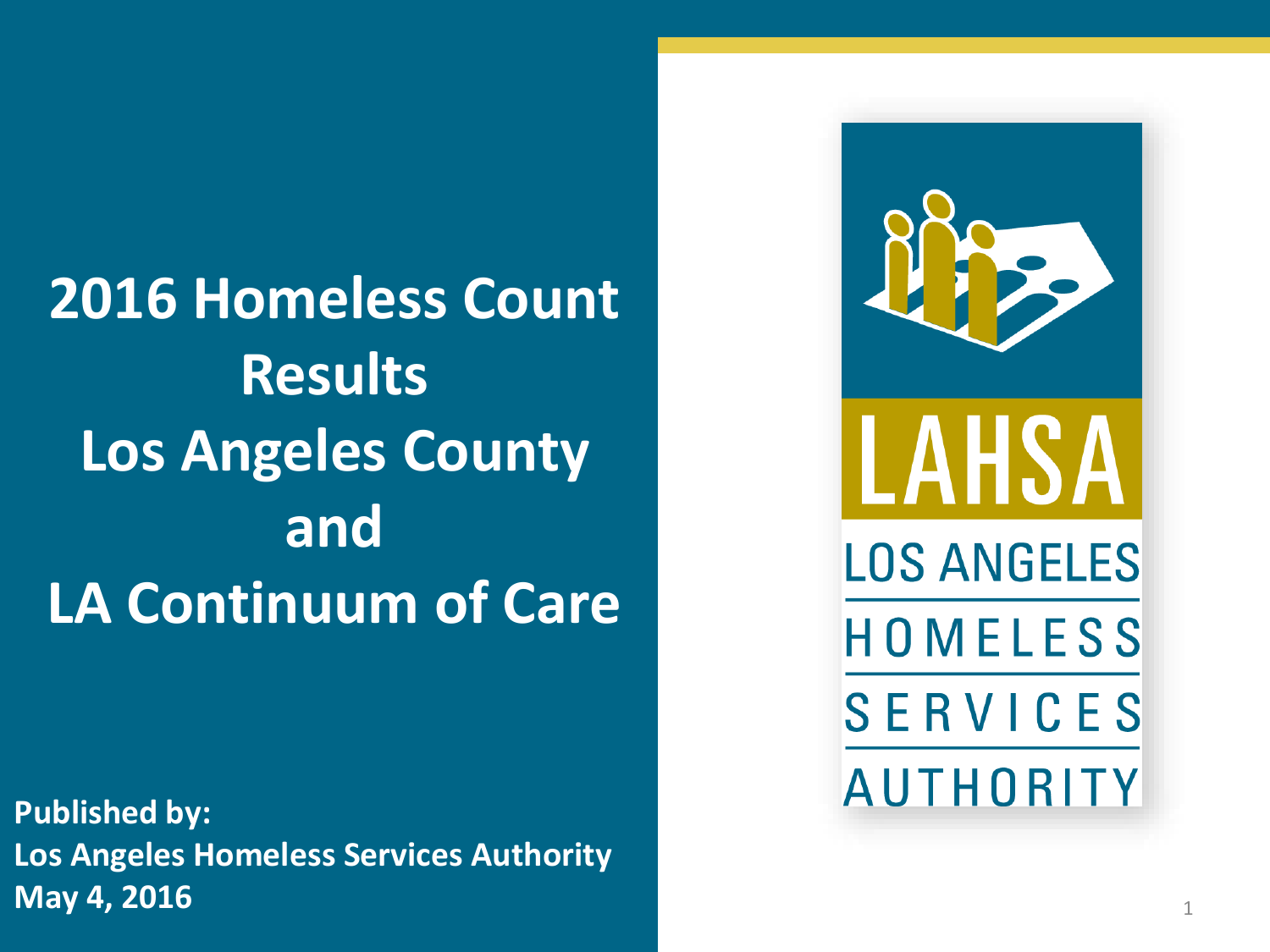## **Why Do We Count?**

- The Homeless Count seeks to answer key questions about homelessness in Los Angeles:
	- How many people in LA experience homelessness on a given night?
	- What are their demographic characteristics?
	- How are they distributed across the county?
	- Where are they staying?
- The Point-In-Time Count is a snapshot of LA's homelessness on **one day**
- Homeless Count data are reported to HUD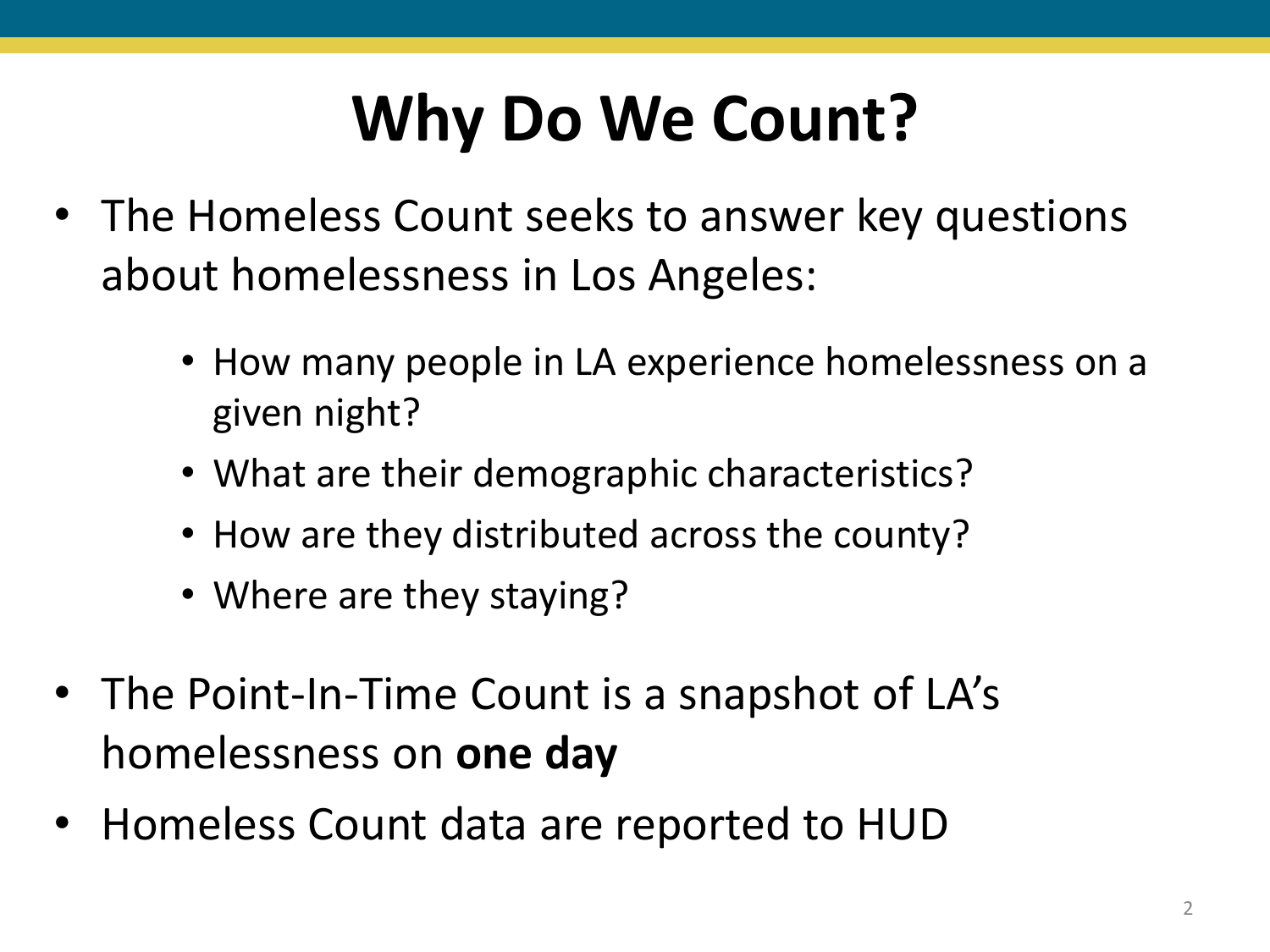### **Los Angeles Homeless Count Basic Facts**

- Nation's largest Count
- Four Components:
	- Street Count
		- 7,500 volunteers countywide
	- Demographic Surveys
		- Detailed individual data
	- Shelter Count
		- Public and privately funded
	- Youth Count
		- Surveys across a statistically drawn geographic sample

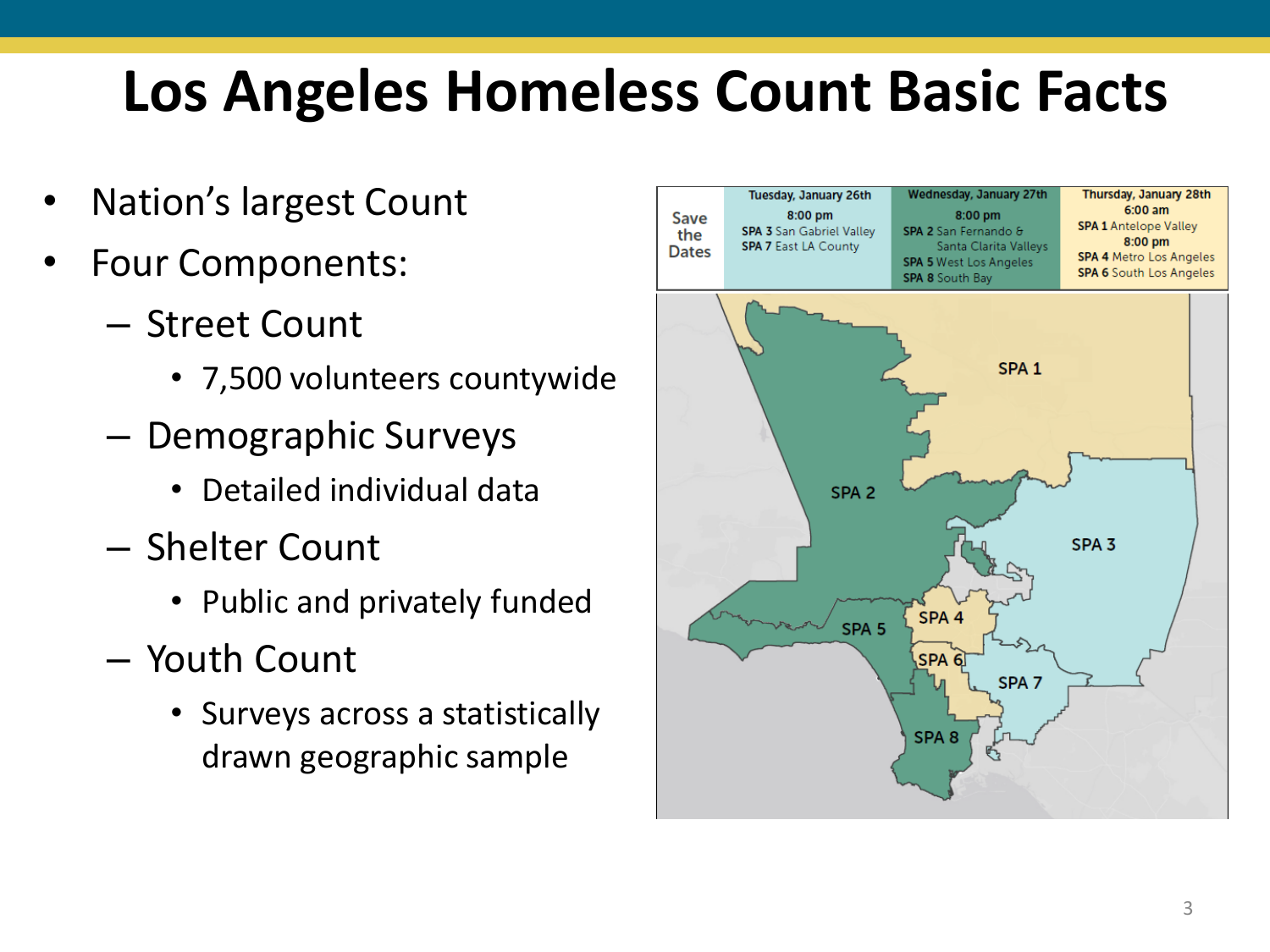## **2016 Los Angeles County Results**

• The total estimated number of people experiencing homelessness in Los Angeles County was **46,874**, an overall increase of **2,515** people or **5.7%** from 2015 (44,359) **Total**

| <b>Homeless Count Totals</b> |        |        |          |
|------------------------------|--------|--------|----------|
|                              | 2015   | 2016   | % Change |
|                              |        |        |          |
| <b>County of LA</b>          | 44,359 | 46,874 | $+5.7%$  |

*Total includes all four Continuums of Care in LA County: LA, Glendale, Long Beach, and Pasadena* 

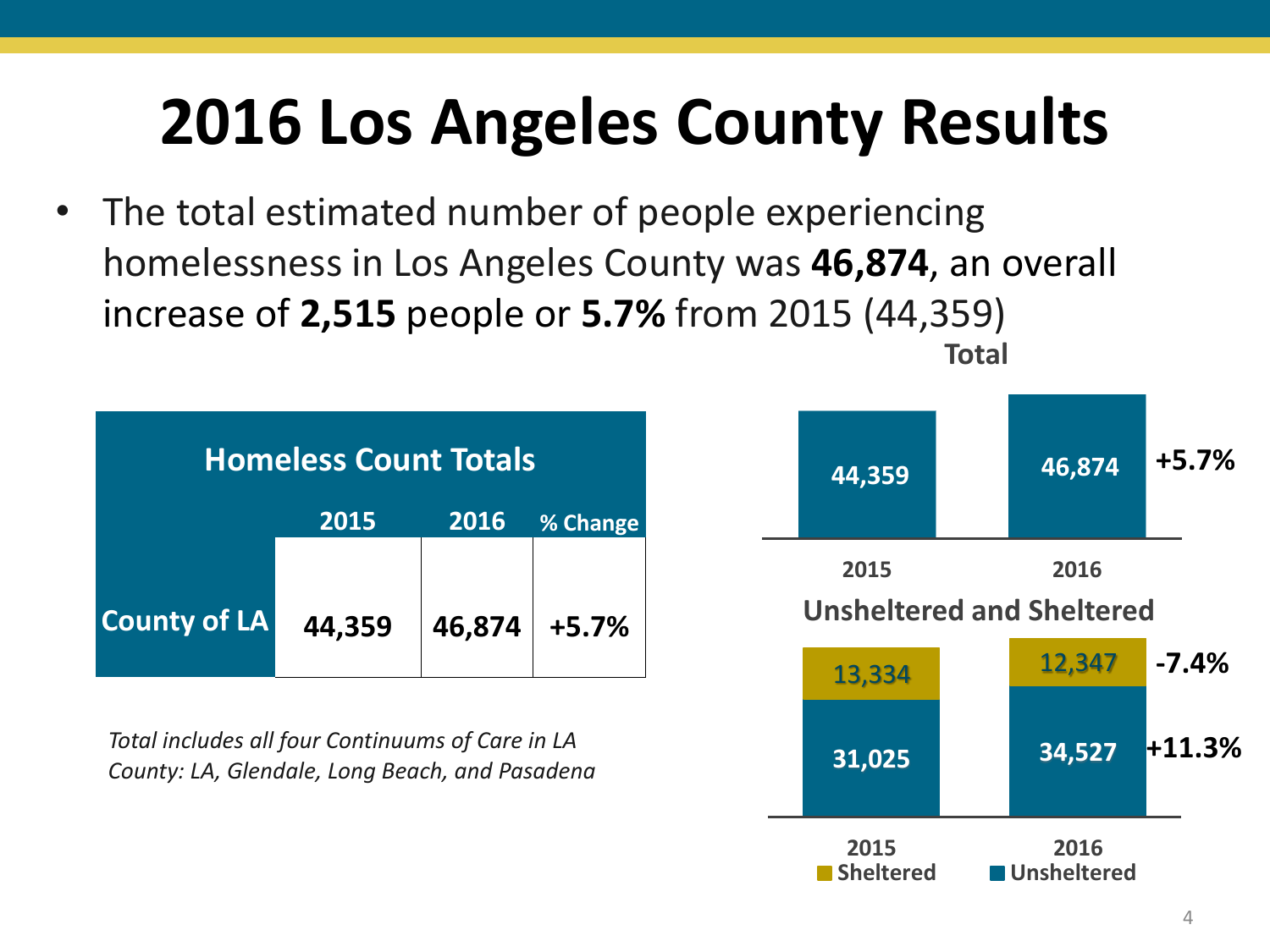### **2016 Los Angeles County Veteran Homelessness Reduction**

- Veteran homelessness fell **30%**  across LA County
- **3,071** veterans homeless in 2016, down from **4,362** in 2015
- Unsheltered veterans down **44%**
- **47%** of homeless veterans now sheltered vs **34%** in 2015



*Data includes Glendale, Long Beach, and Pasadena*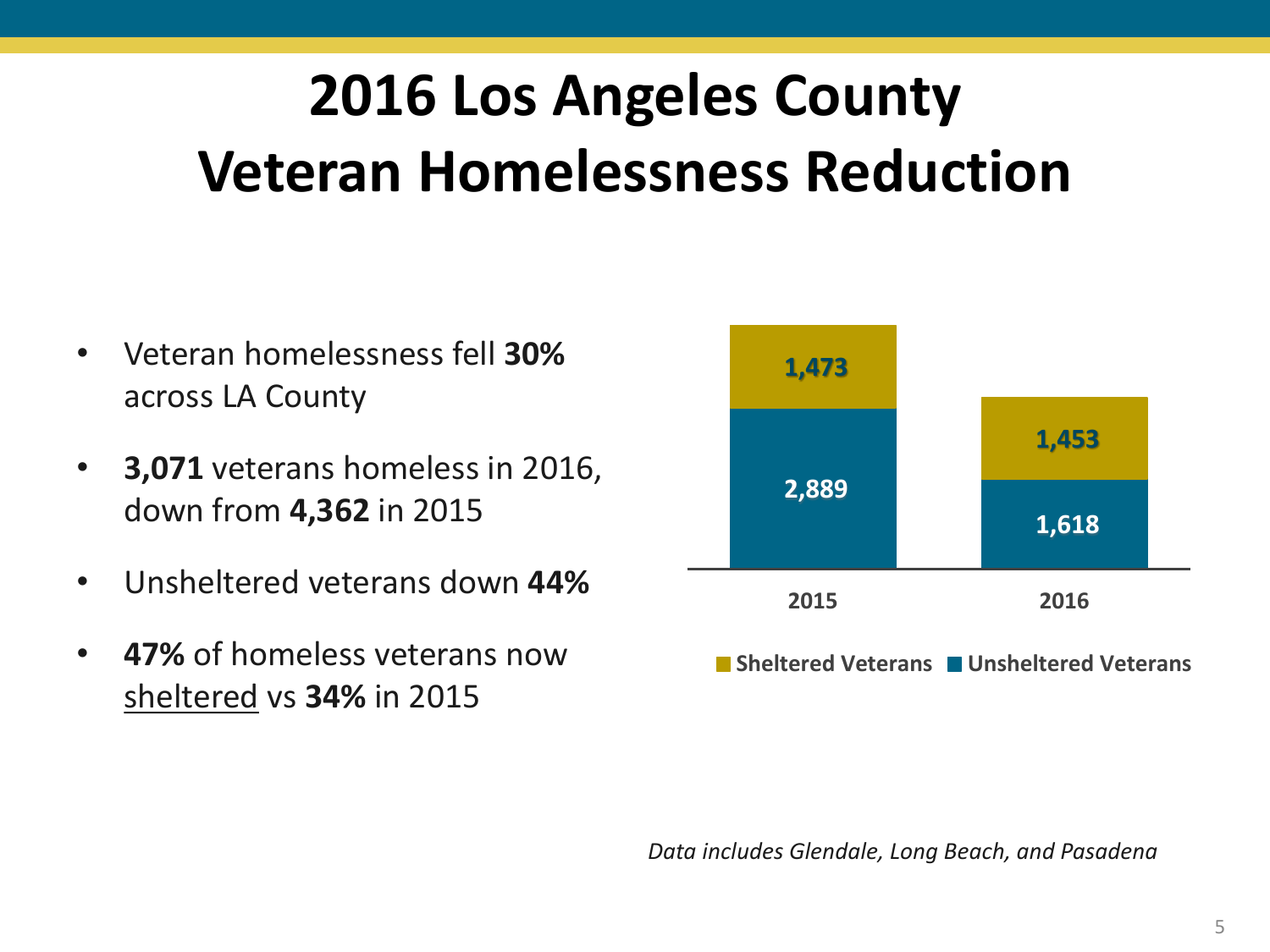### **2016 Los Angeles CoC Veteran Homelessness**

- Veteran homelessness fell **32%** in LA CoC
- **2,728** veterans homeless in 2016, down from **4,016** in 2015
- Unsheltered veterans reduced **46%**
- **46%** of homeless veterans now sheltered vs **31%** in 2015

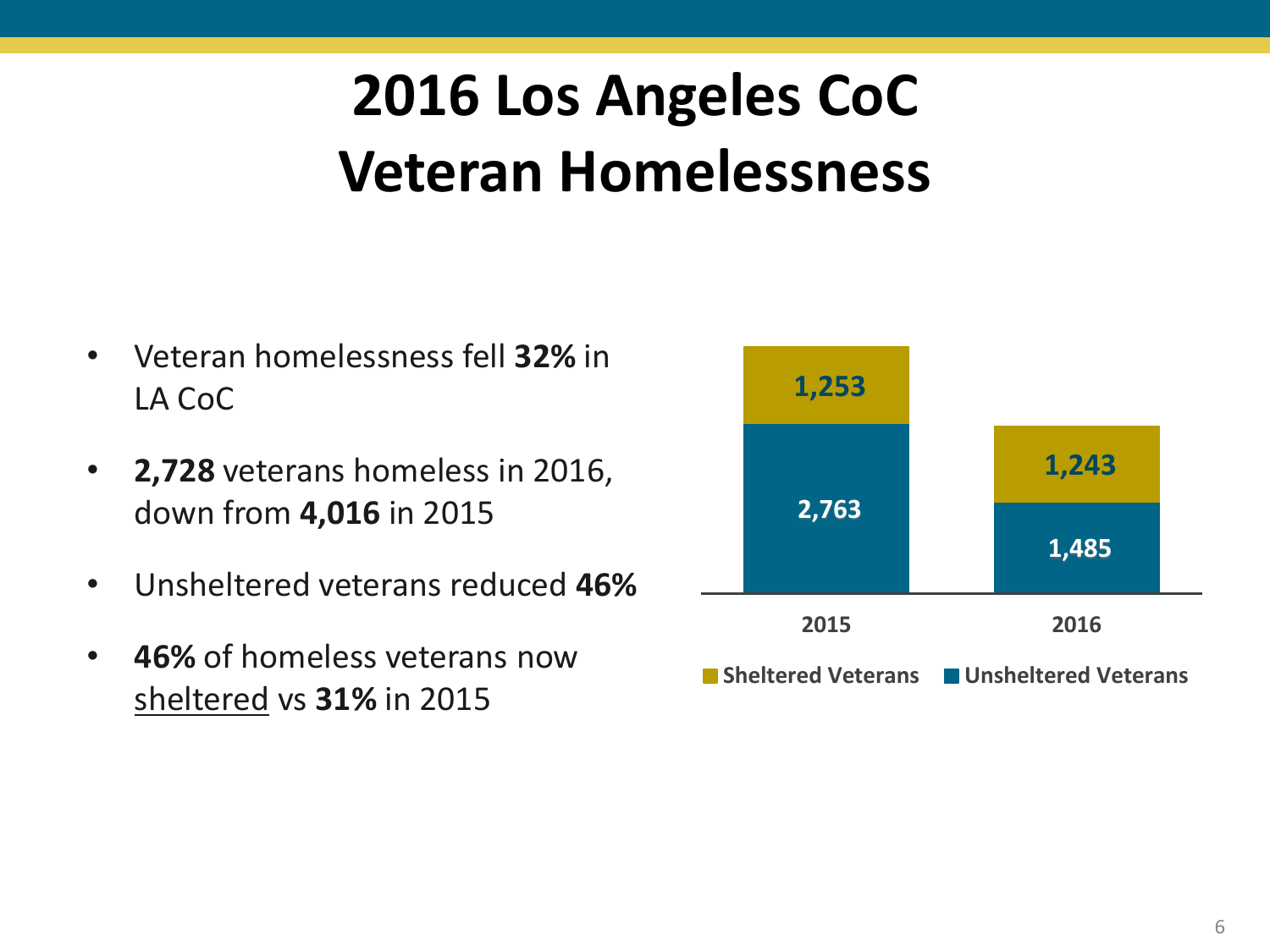### **2016 City of Los Angeles Veteran Homelessness**

- Veteran homelessness fell **41%** in City of Los Angeles
- **1,617** veterans homeless in 2016, down from **2,733** in 2015
- Unsheltered veterans reduced **43%**
- **36%** of homeless veterans now sheltered vs **33%** in 2015

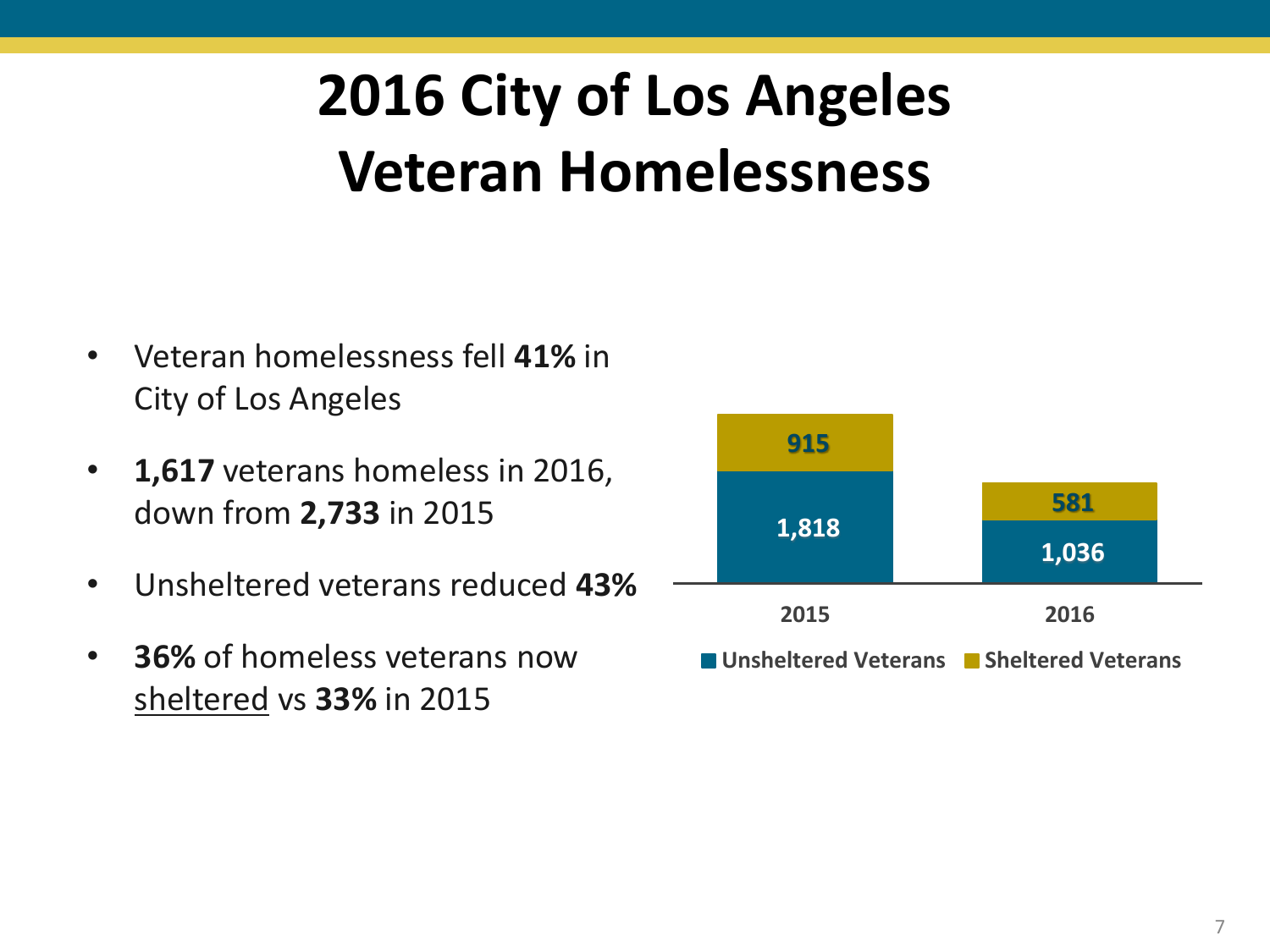# **2015 Los Angeles Homeless Count Housing Homeless Veterans**

- **3,812** homeless veterans in Los Angeles County were permanently housed in 2015
	- Housed 318 per month

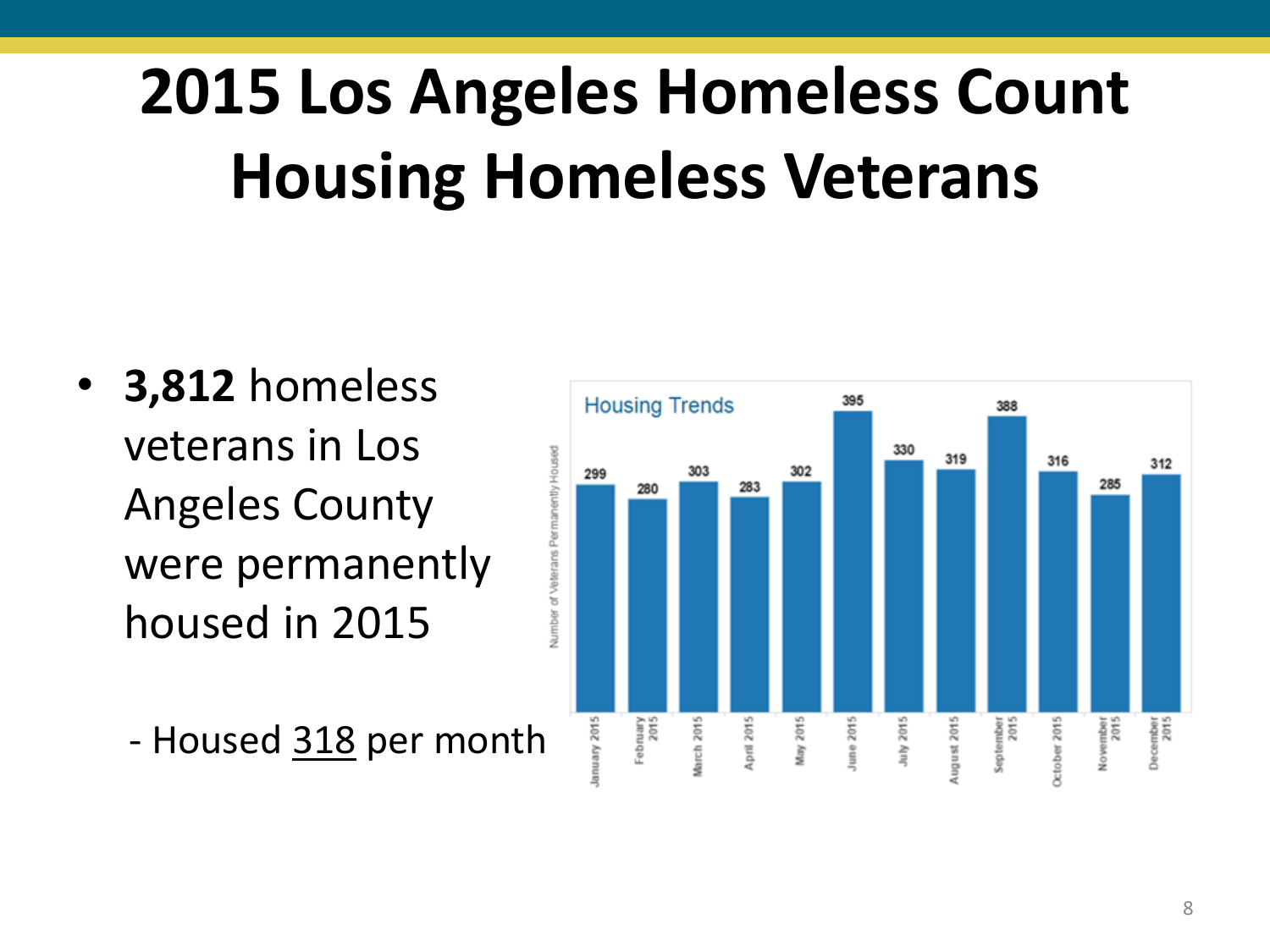# **2016 Homeless Count Results Veteran Successes**

- **8,447** homeless veterans housed since 2014
- Coordinated systems and resource investment work
	- Federal housing vouchers through VA and HUD, with key coordinated funds from City and County of Los Angeles local sources led to decrease in veteran homelessness
- Housing availability continues to be a regional challenge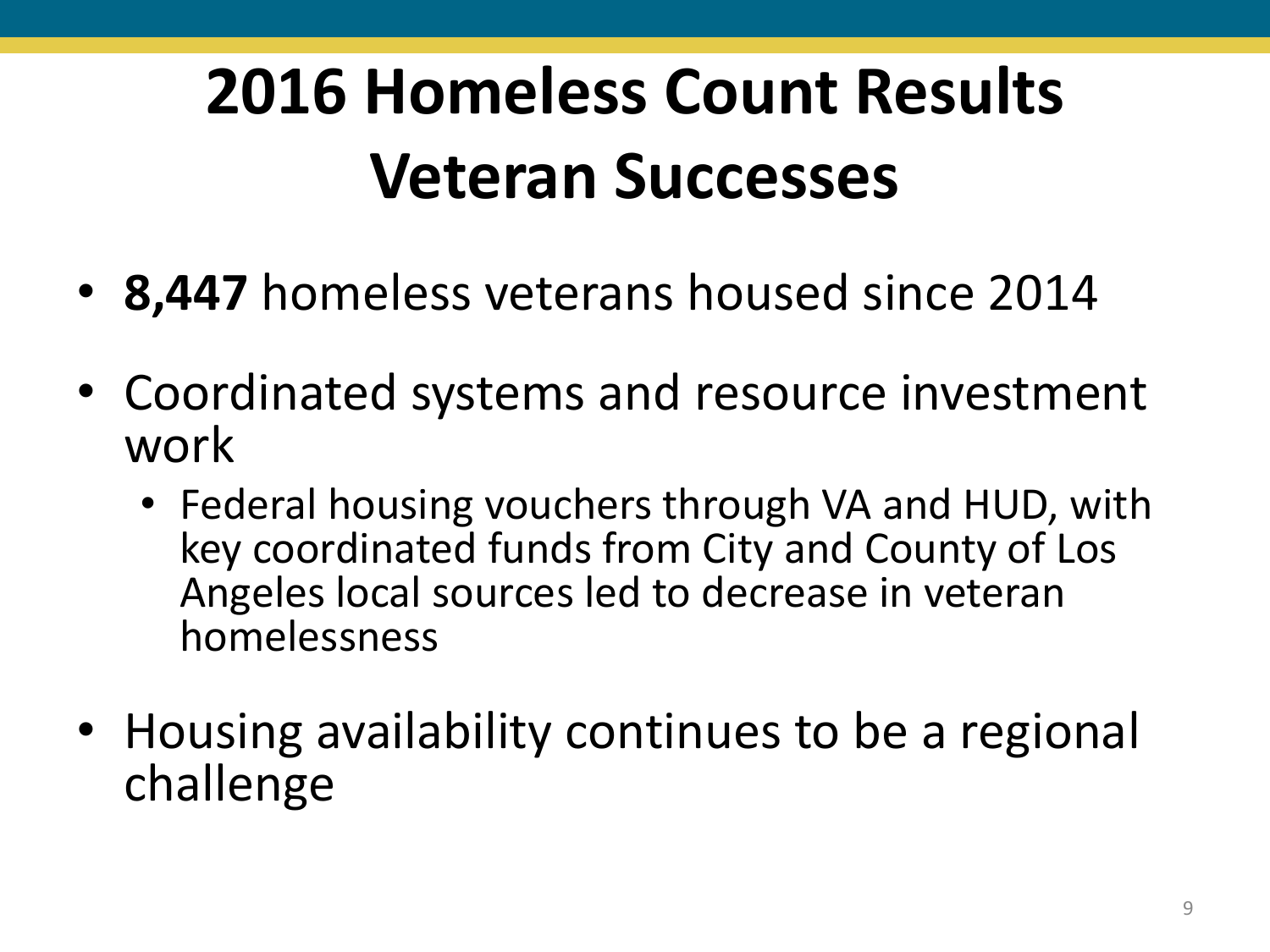### **2016 Los Angeles County Results Fewer Homeless Families Countywide**

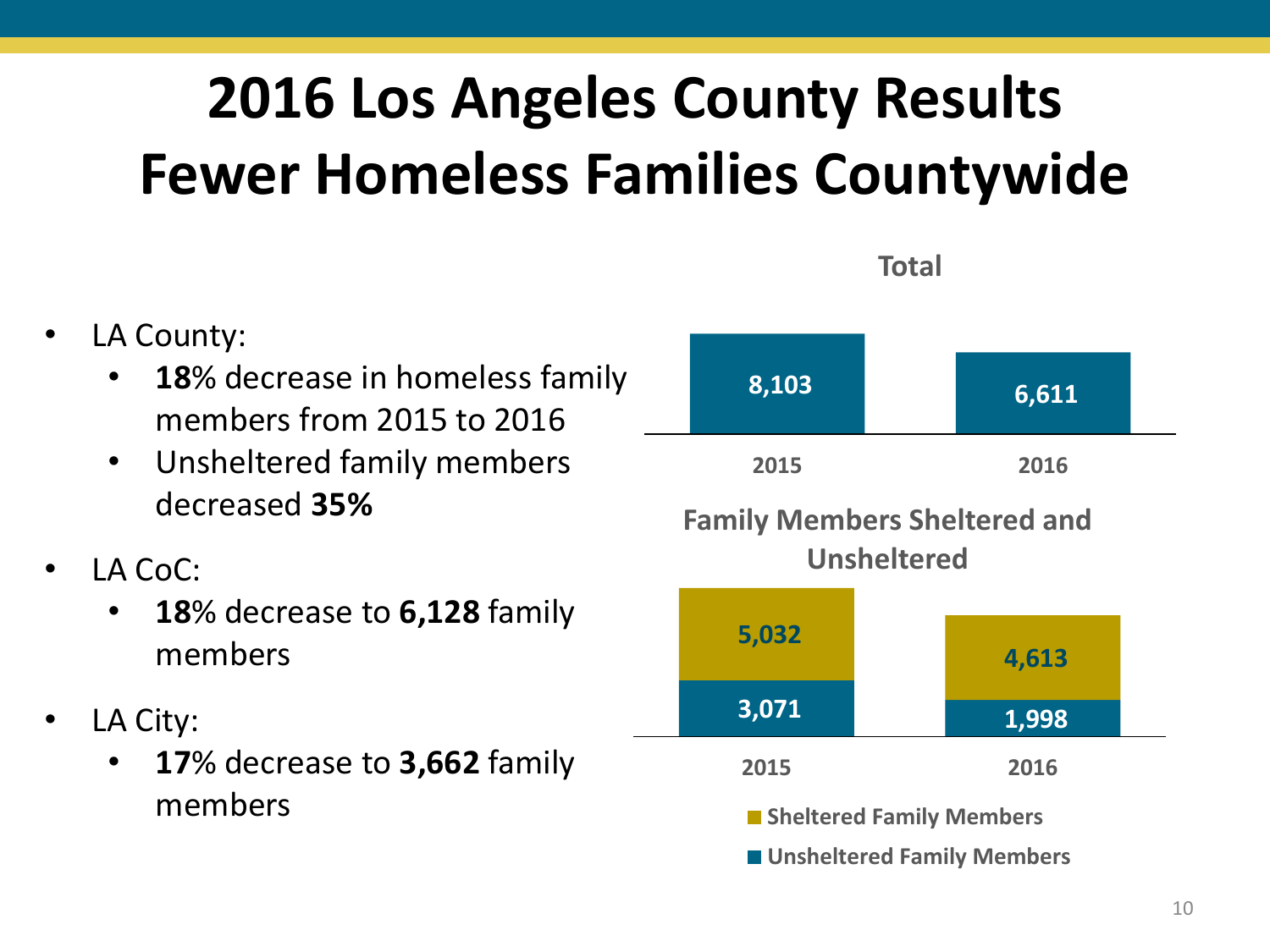# **2,390 Homeless Families Housed in 2015**

Increases in housing placements are making a difference as investments and resources are resulting in people experiencing homelessness becoming stably housed

| <b>Permanent Housing Placements 2015</b> |       |  |  |
|------------------------------------------|-------|--|--|
| <b>Family Members</b>                    | 6,867 |  |  |
| <b>Family Households</b>                 | 2,390 |  |  |

Source: LA CoC HMIS and Homeless Family Solution System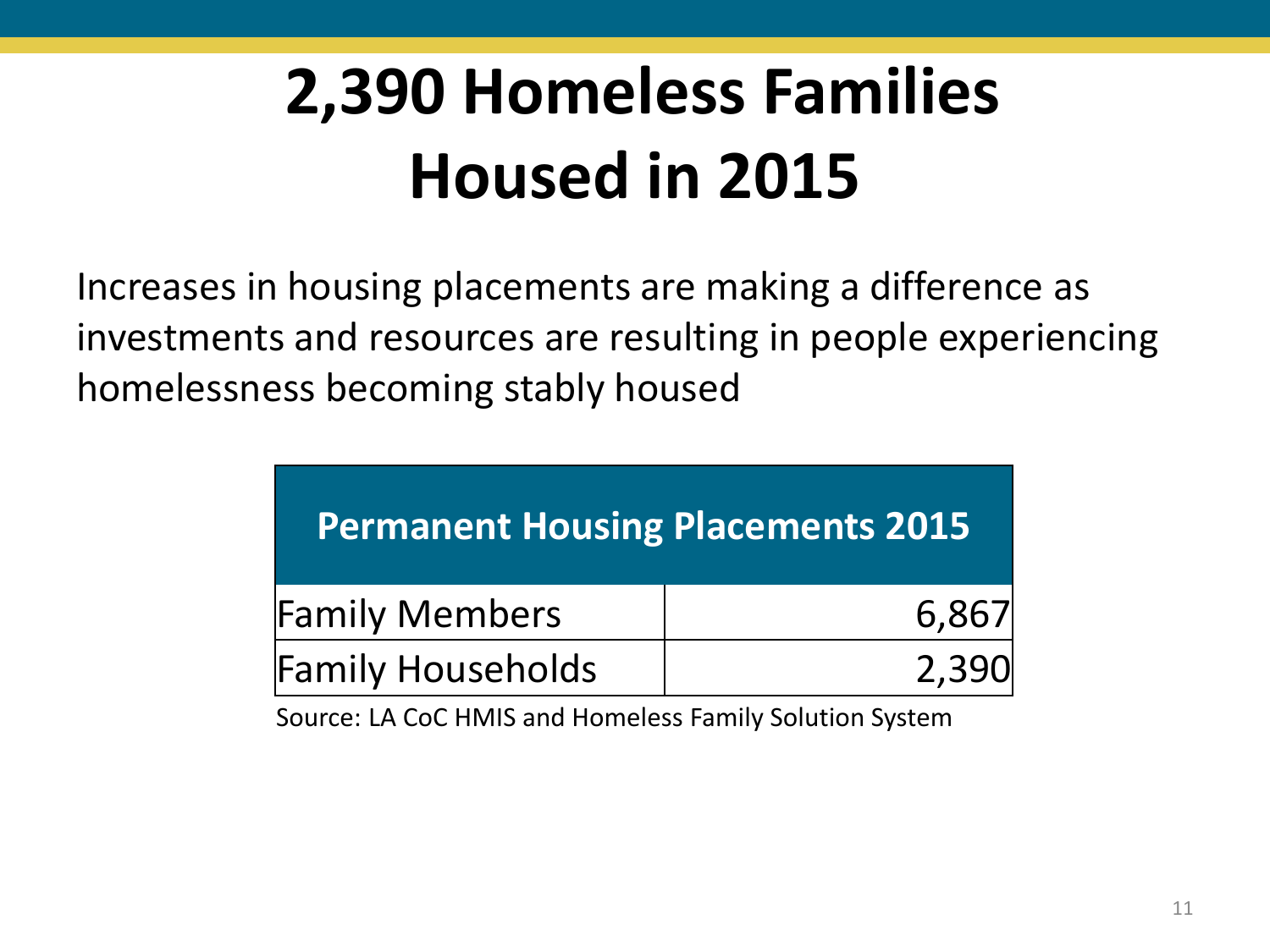• The Point-In-Time Unsheltered Count population increased 5%

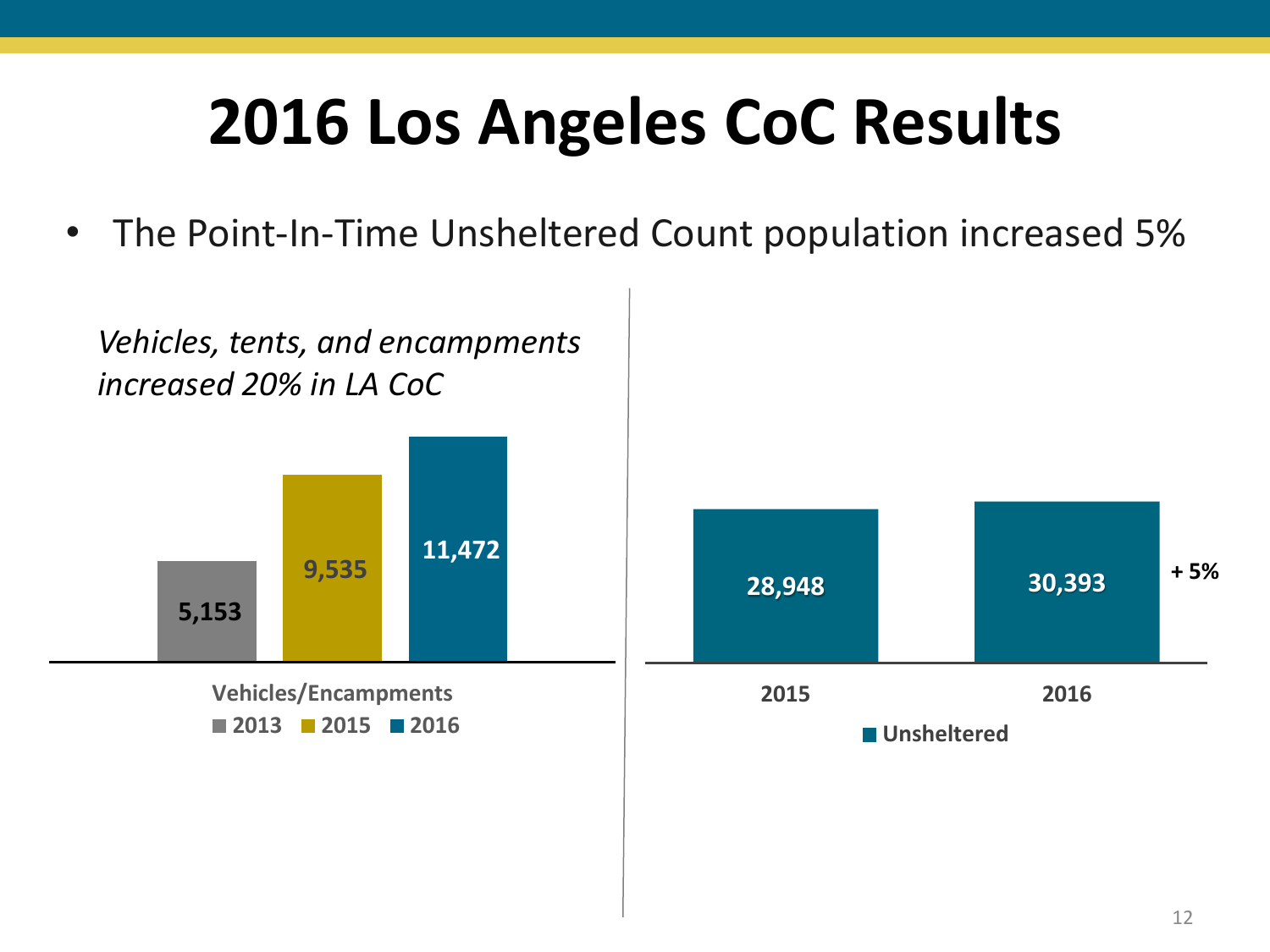- **75%** of population is **unsheltered** in LA CoC (and City of LA)
	- Compared to **70% unsheltered** in 2015
- **Sheltered** population (**11,073**) decreased **9**% from 2015

Various Contributing Factors: Increase in LAHSA-funded shelter *but* Larger decrease in beds from other programs

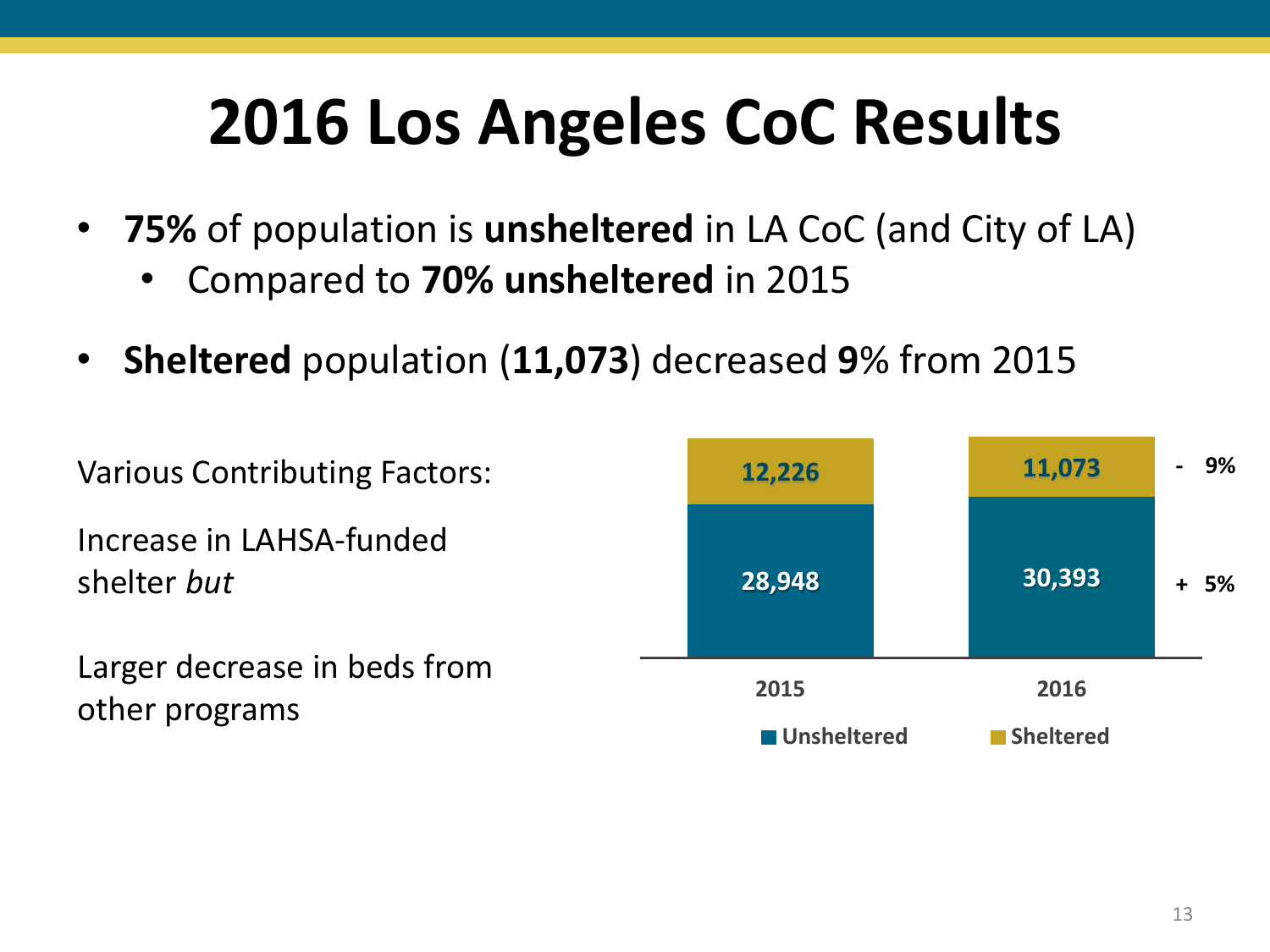• The combined *Unsheltered + Sheltered* population increased **0.7%** from **41,174** in 2015 to **41,466** in 2016

• Only *Sheltered + Unsheltered*  components used in 2015 Count

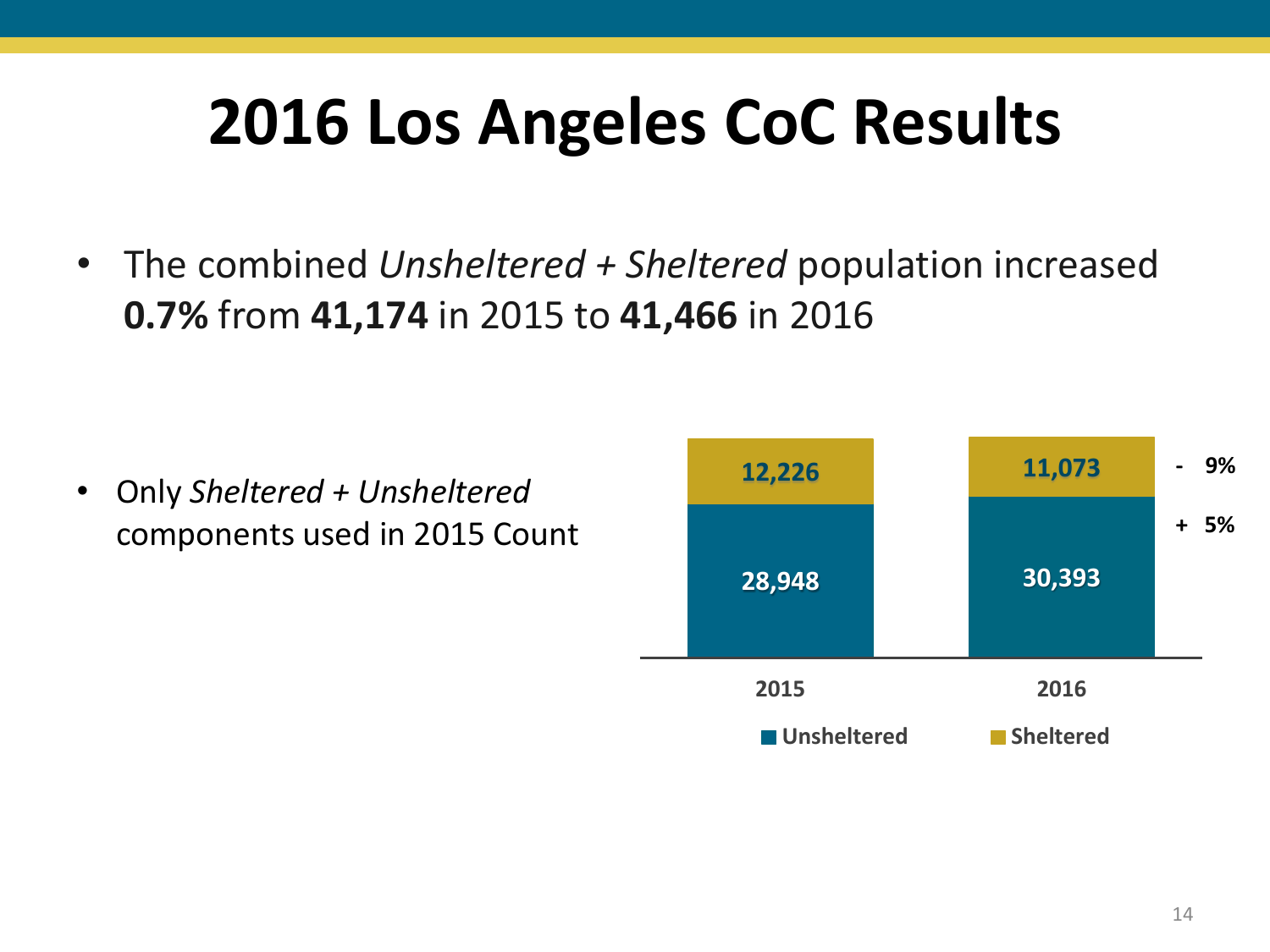• The total *Unsheltered + Sheltered + Youth Count* homeless population increased **6.5%** to **43,854**



**<sup>\*</sup>Unsheltered Count is de-duplicated of Youth age 18-24**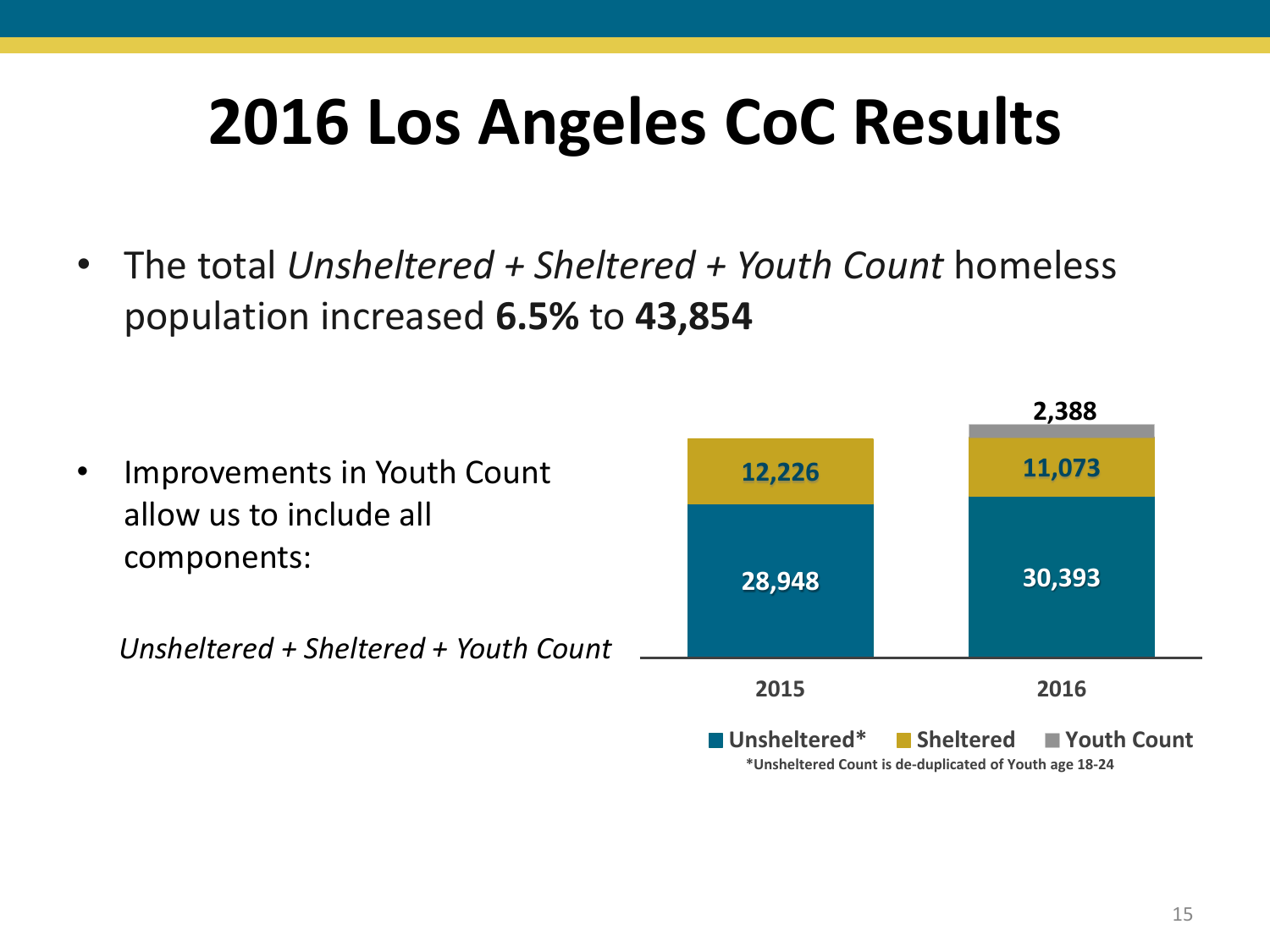# **2016 Los Angeles CoC Youth Count**

- 2016 Youth Count methodology improvements
	- Interview survey of youth (vs observational count)
	- Statistically valid sample (vs simple direct count)
		- *Allows estimate of entire LA CoC homeless youth*
- Youth Count identified more youth than the number counted during the Point In Time street count
	- This reinforces the need for a Youth Count
- Inclusion of Youth Count impacts homeless population total
	- Although 2015 Youth Count data were not used, a youth estimate was derived from Demographic Survey data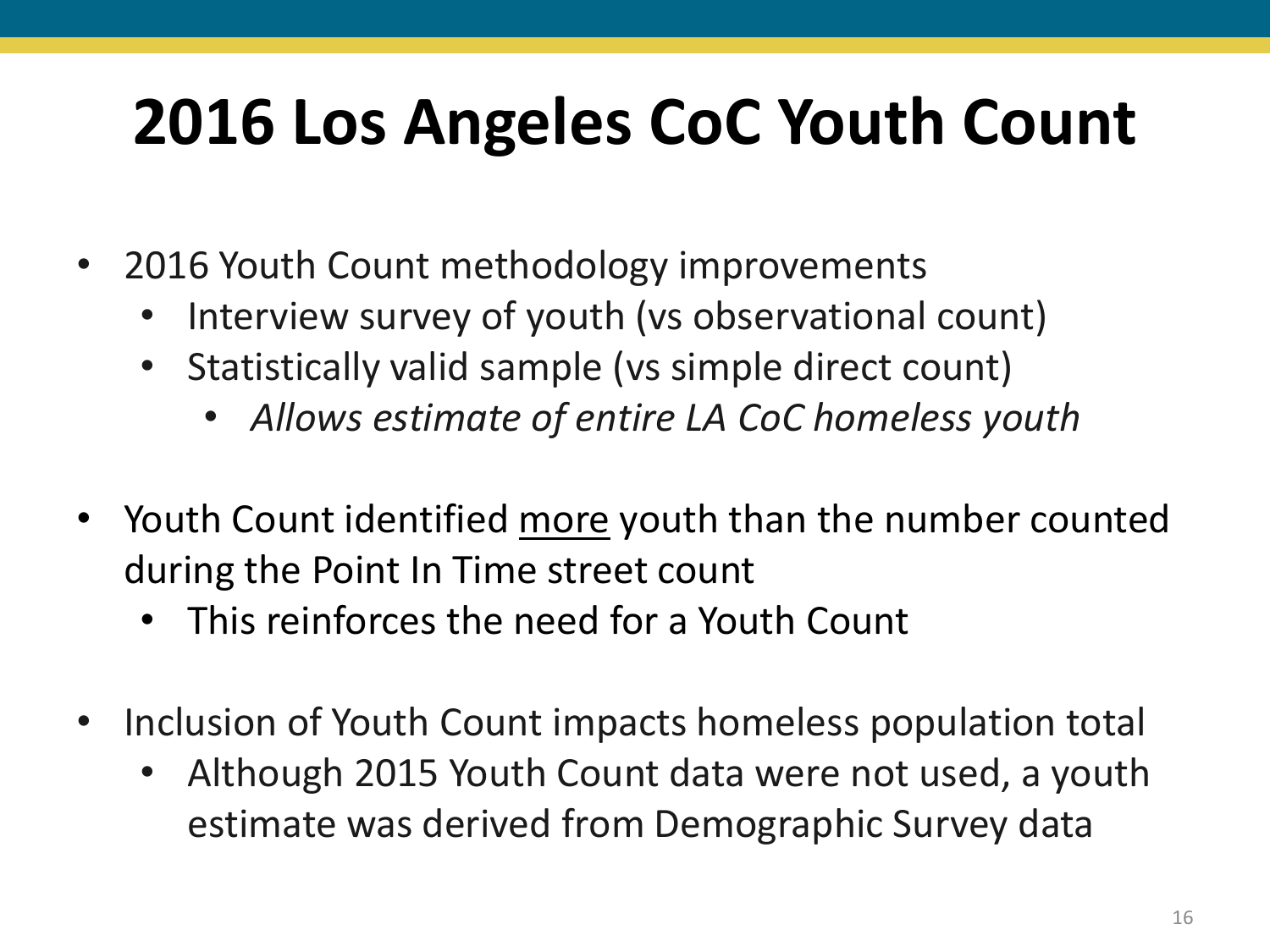• The total estimated number of homeless persons enumerated in January 2016 was **43,854**, an overall increase of **2,680** or **6.5%** from 2015 (41,174)

|                    | 2015   | 2016   | % Change |
|--------------------|--------|--------|----------|
| Sheltered          | 12,226 | 11,073 | $-9.4%$  |
| <b>Unsheltered</b> | 28,948 | 30,393 | 5.0%     |
| <b>Youth Count</b> |        | 2,388  | N/A      |
| <b>Total</b>       | 41,174 | 43,854 | 6.5%     |



**Total**

*Youth Count data included in Unsheltered Count total*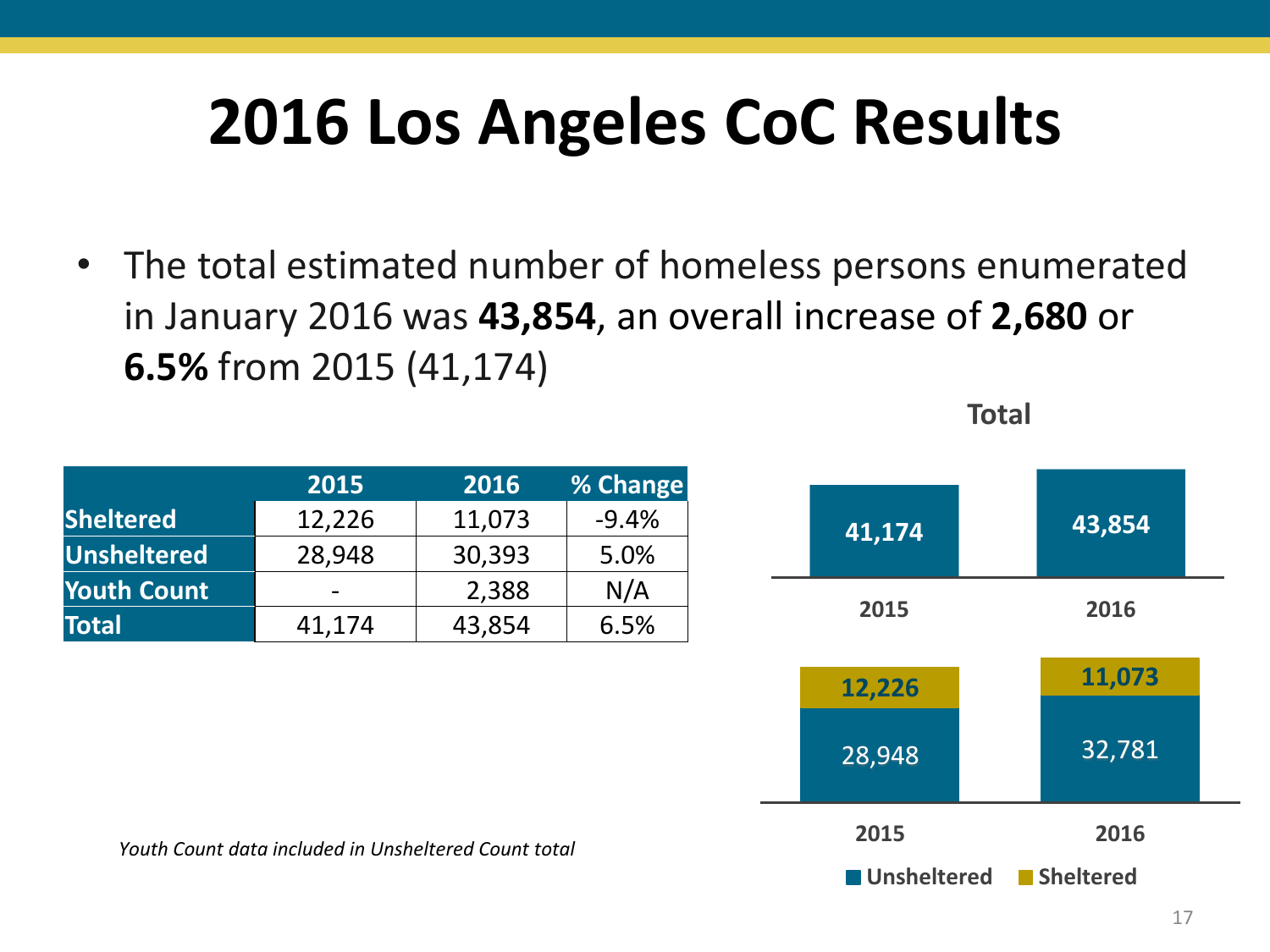## **2016 City of Los Angeles**

**2,074 City of LA Total**

- City of Los Angeles saw an **11%**  increase in total homelessness
	- **28,464** people (**65%** of LA County)
	- **2,074** from Youth Count are **75%** of total increase
- The **unsheltered** population in the City increased by **21%** and the **sheltered** population decreased by **11%**



\*Unsheltered Count is de-duplicated of Youth age 18-24

#### **City of LA Sheltered and Unsheltered**

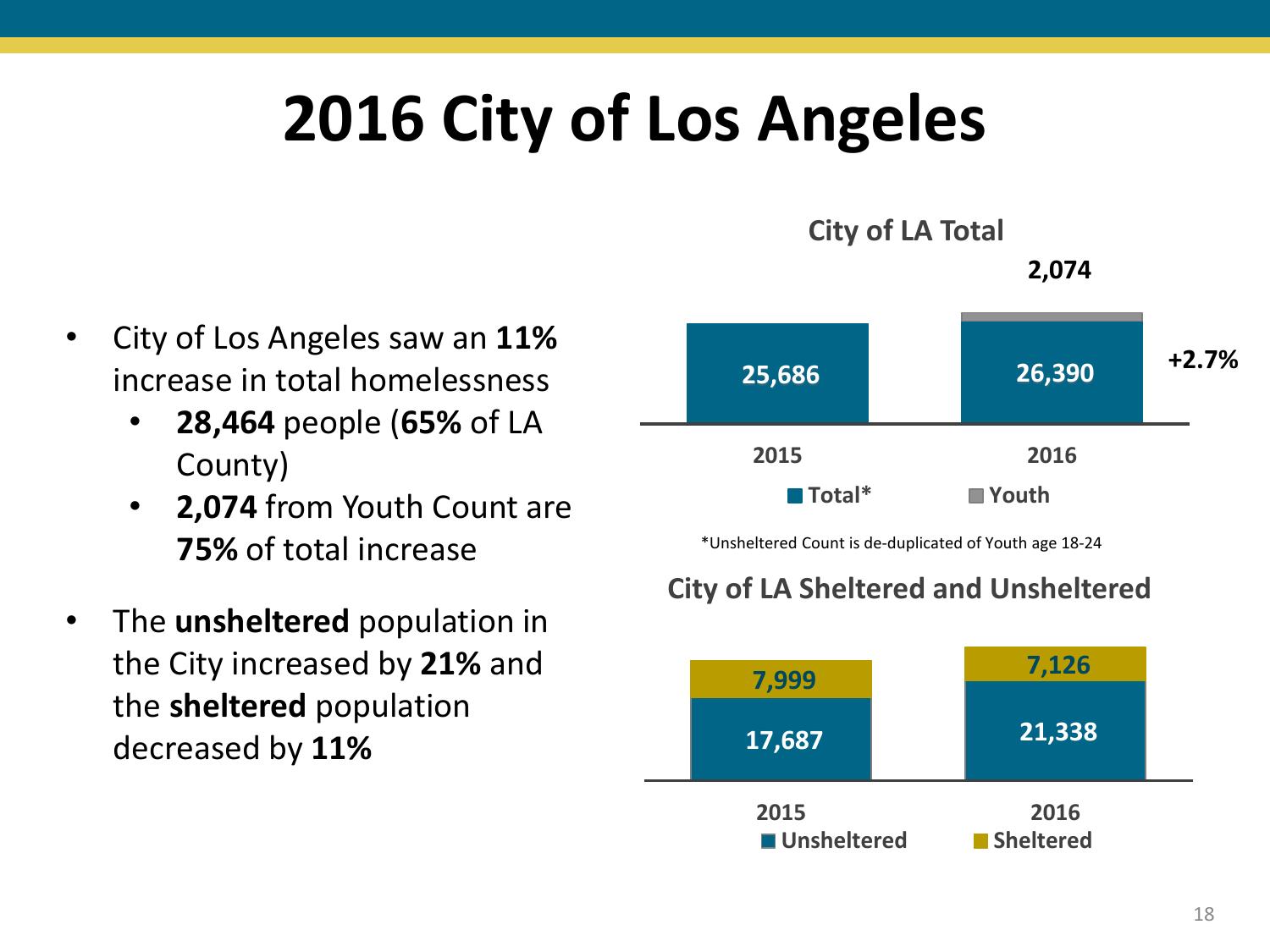### **2016 City of Los Angeles**

#### **City Council Districts Highlights**

| <b>Council</b>  |        |        |          |
|-----------------|--------|--------|----------|
| <b>District</b> | 2015   | 2016   | % Change |
| CD <sub>1</sub> | 1,958  | 1,986  | 1%       |
| CD <sub>2</sub> | 607    | 1,084  | 79%      |
| CD <sub>3</sub> | 620    | 890    | 44%      |
| CD <sub>4</sub> | 625    | 628    | 0%       |
| CD <sub>5</sub> | 879    | 913    | 4%       |
| CD <sub>6</sub> | 1,517  | 1,856  | 22%      |
| CD <sub>7</sub> | 1,062  | 1,206  | 14%      |
| CD <sub>8</sub> | 1,641  | 1,497  | -9%      |
| CD <sub>9</sub> | 2,395  | 3,458  | 44%      |
| <b>CD 10</b>    | 1,348  | 1,112  | $-18%$   |
| <b>CD 11</b>    | 2,359  | 2,529  | 7%       |
| CD 12           | 569    | 906    | 59%      |
| <b>CD 13</b>    | 2,270  | 3,036  | 34%      |
| <b>CD 14</b>    | 6,292  | 5,590  | $-11\%$  |
| <b>CD 15</b>    | 1,544  | 1,773  | 15%      |
| <b>Totals</b>   | 25,686 | 28,464 | 11%      |

- Decreases in Council Districts (CD) 8, 10, and 14
- CD 14 has the highest % share of homeless persons in the City of LA
- CDs 2, 3, 9, 12, and 13 saw increases between **34%** and **79%** since 2015
- CD 9 experienced largest increase among people experiencing homelessness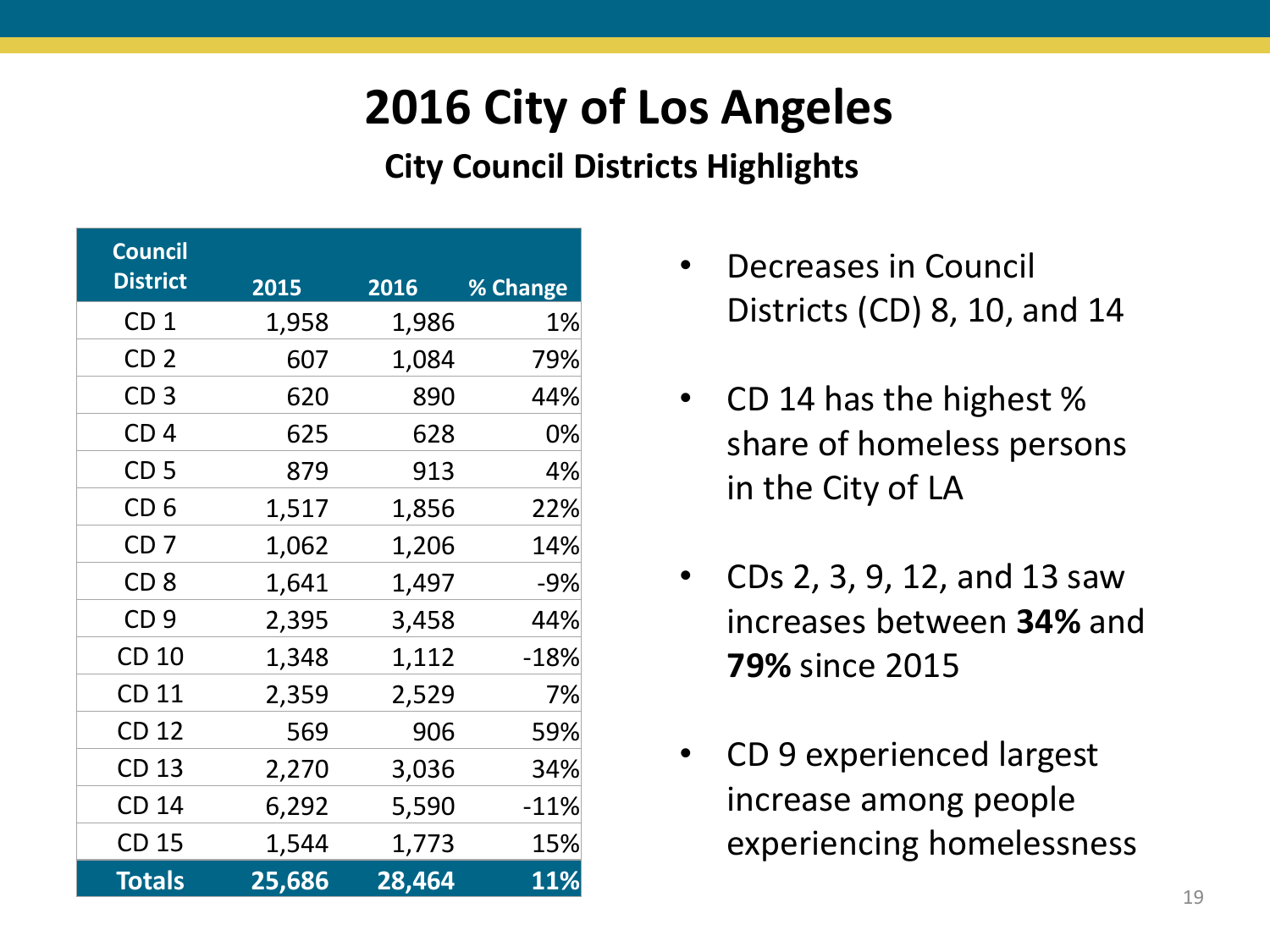### **2016 Los Angeles County Results by Service Planning Areas (SPAs)**

- Three SPAs experienced a decrease or remained essentially flat since 2015
	- SPA 3 (**-16%** decrease), SPA 6 (**- 1%** decrease), SPA 7 (**- 3%** decrease)
- The largest increases since 2015 were seen in SPA 2 (**35%**) and SPA 8 (**11%**)



**Total includes all four Continuums of Care in LA** *County: LA, Glendale, Long Beach, and Pasadena* 

| <b>Changes in Service Planning Area (SPA) Homeless Populations</b><br>2015 - 2016 |        |        |          |
|-----------------------------------------------------------------------------------|--------|--------|----------|
| <b>Service Planning Area</b>                                                      | 2015   | 2016   | % Change |
| 1- Antelope Valley                                                                | 2,818  | 3,038  | 7.8%     |
| 2- San Fernando Valley                                                            | 5,424  | 7,334  | 35.2%    |
| 3- San Gabriel Valley                                                             | 3,725  | 3,142  | $-15.7%$ |
| 4- Metro LA                                                                       | 11,681 | 11,860 | 1.5%     |
| 5- West LA                                                                        | 4,276  | 4,659  | 9.0%     |
| 6- South LA                                                                       | 7,513  | 7,459  | $-0.7%$  |
| 7- East LA County                                                                 | 3,571  | 3,469  | $-2.9%$  |
| 8- South Bay                                                                      | 5,351  | 5,913  | 10.5%    |
| <b>Totals</b>                                                                     | 44,359 | 46,874 | 5.7%     |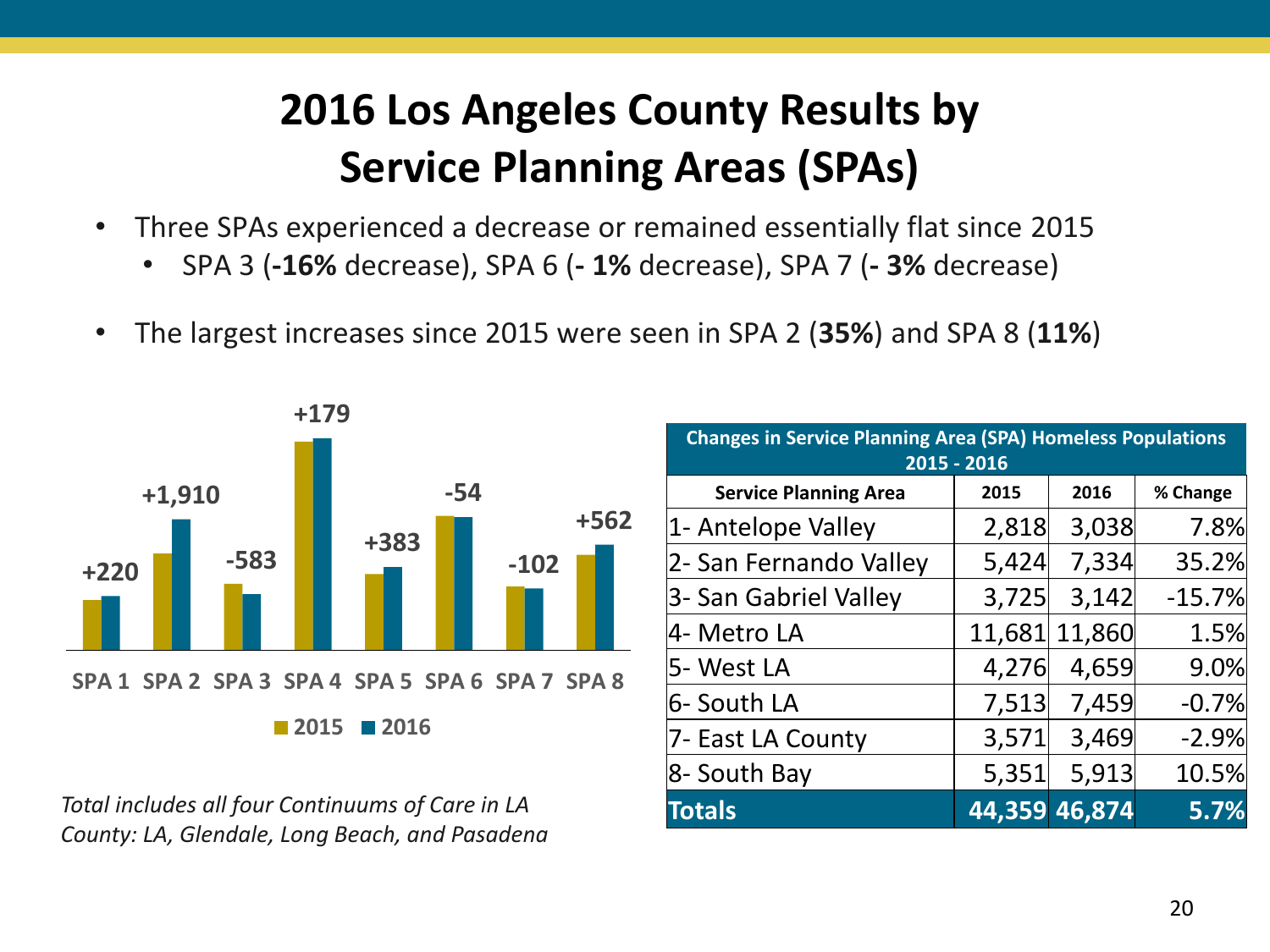### **2016 LA County Supervisorial Districts**

- SD 1 experienced nearly a **13%** decrease in homelessness, while the remaining Districts experienced increases
- SD 3 had the largest percentage increase of **23%**
- SD 2 continues to have the highest share of homeless persons in the County



| <b>Supervisorial</b><br><b>District</b> | 2015   | 2016   | % Change |
|-----------------------------------------|--------|--------|----------|
| SD <sub>1</sub>                         | 10,021 | 8,749  | $-12.7%$ |
| SD <sub>2</sub>                         | 14,116 | 15,322 | 8.5%     |
| SD <sub>3</sub>                         | 8,688  | 10,712 | 23.3%    |
| SD <sub>4</sub>                         | 5,711  | 5,961  | 4.4%     |
| SD <sub>5</sub>                         | 5,823  | 6,130  | 5.3%     |
| <b>Totals</b>                           | 44,359 | 46,874 | 5.7%     |

*Total includes all four Continuums of Care in LA County: LA, Glendale, Long Beach, and Pasadena*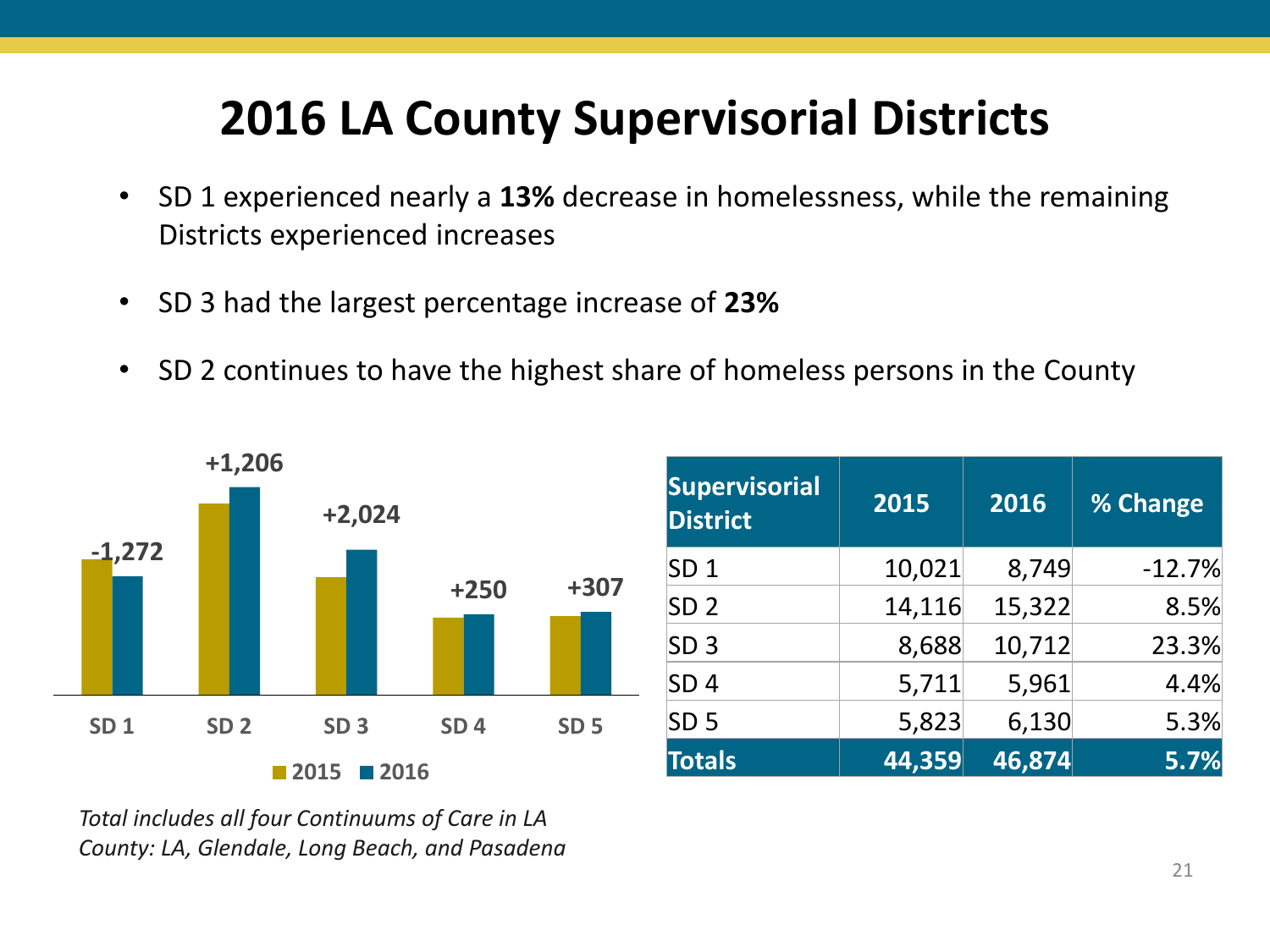## **Homeless Persons by Race and Ethnicity**

- African-Americans are *disproportionately* represented amongst homeless persons in 2016
- African-Americans are **39%** of the homeless population, but only **9%** of the general population in Los Angeles County (US Census Bureau, 2016)
- **29%** of African-Americans in Los Angeles County live below the poverty line, but are only **12%** of the population living in poverty (US Census Bureau, 2014)



*Data are for LA CoC Only and exclude Long Beach, Glendale, and Pasadena*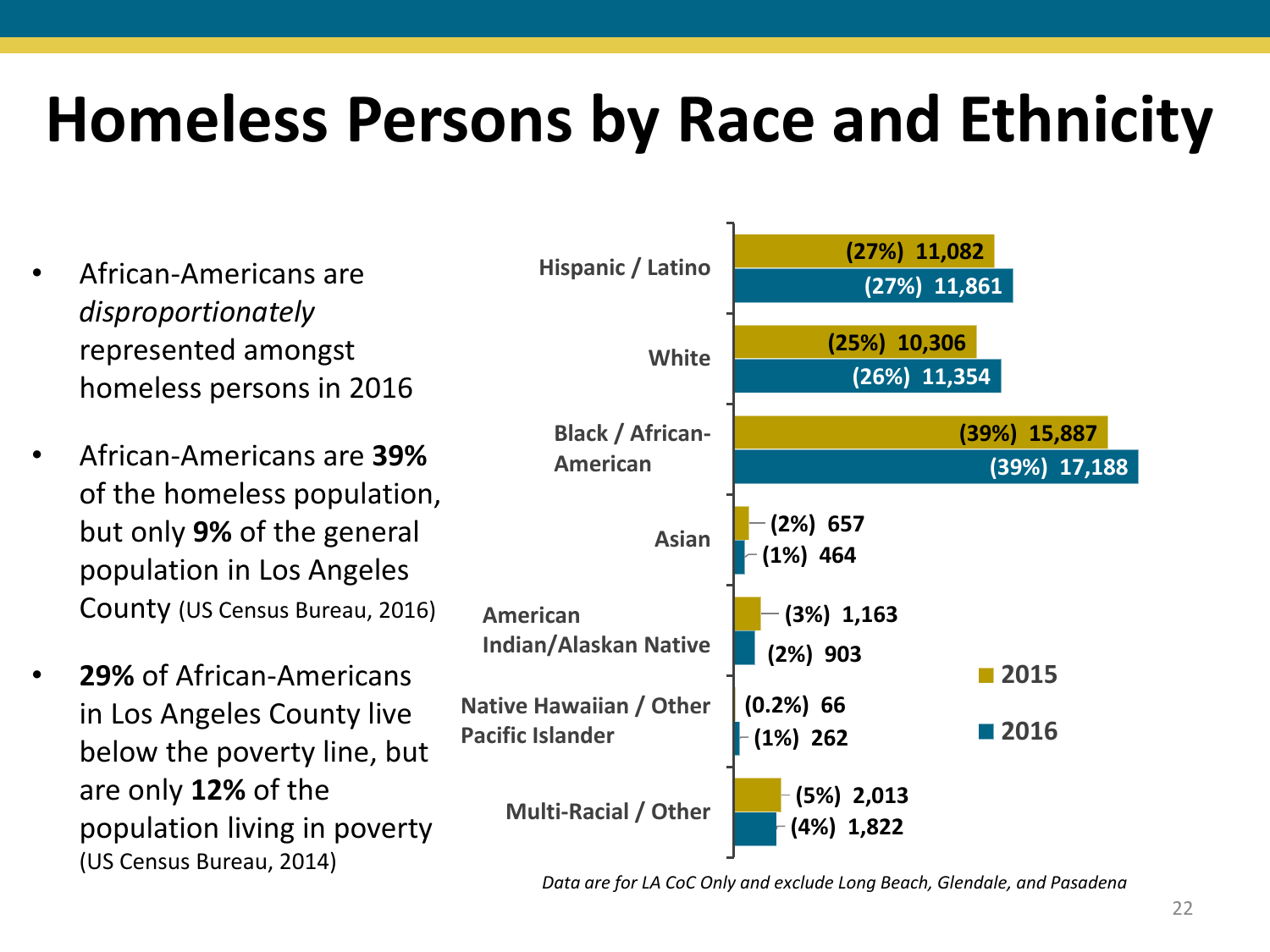# **Homelessness by Gender**

- Since 2013, there has been a **55%** increase in the number of females experiencing homelessness in the LA CoC
- Females make up **61%** of the overall homeless population increase since 2013
- The 2013 Demographic Survey did not identify transgender individuals



*Data are for LA CoC Only and exclude Long Beach, Glendale, and Pasadena*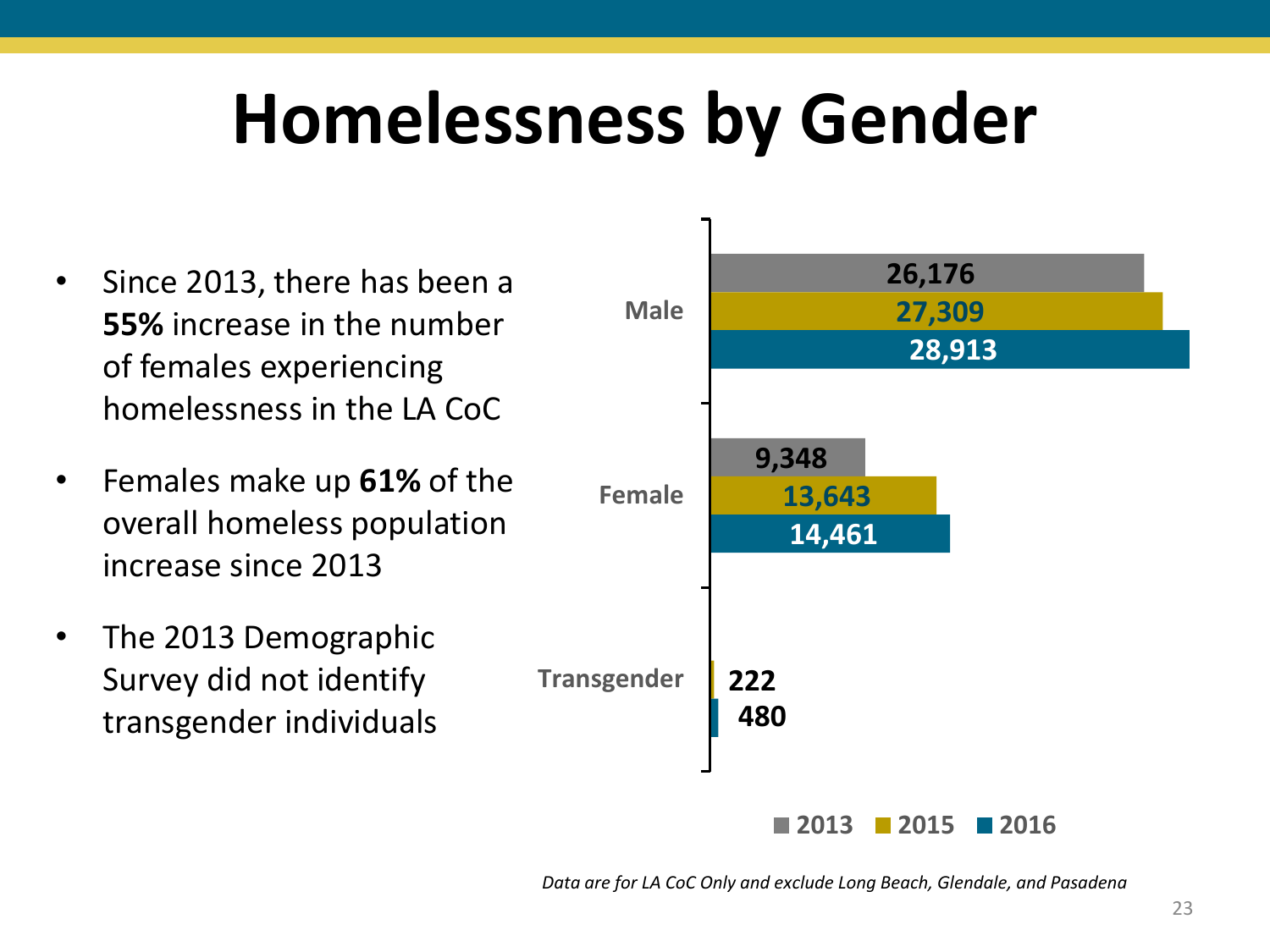# **Homeless Persons by Age**

There was a **12%**  increase in people ages 18 to 24 and in people ages 25 to 54

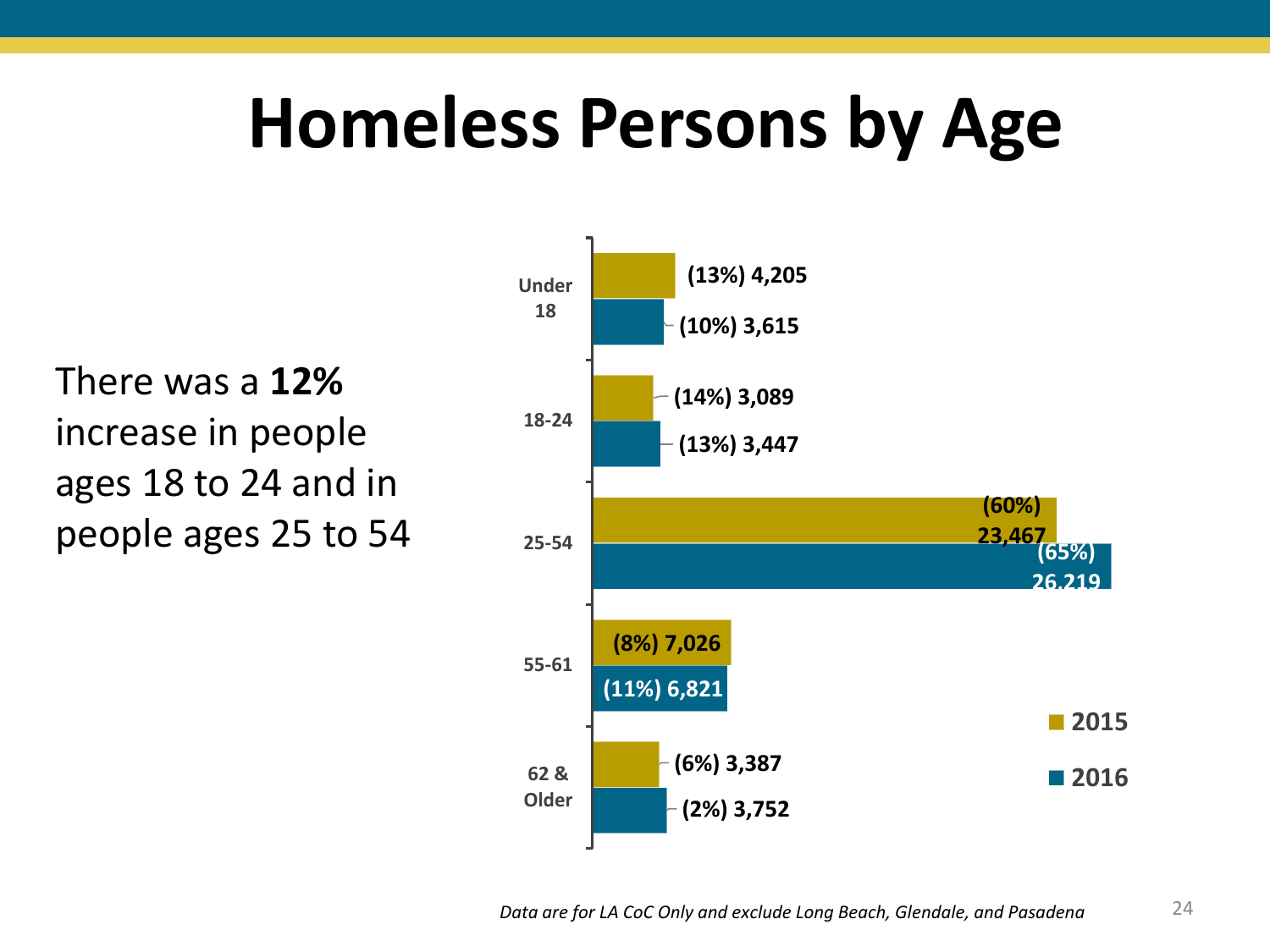### **Demographic Characteristics**

People experiencing chronic homelessness, people with mental illness, and people with substance abuse represent a large share of the homeless population



*People can have multiple characteristics* 

*Data are for LA CoC Only and exclude Long Beach, Glendale, and Pasadena*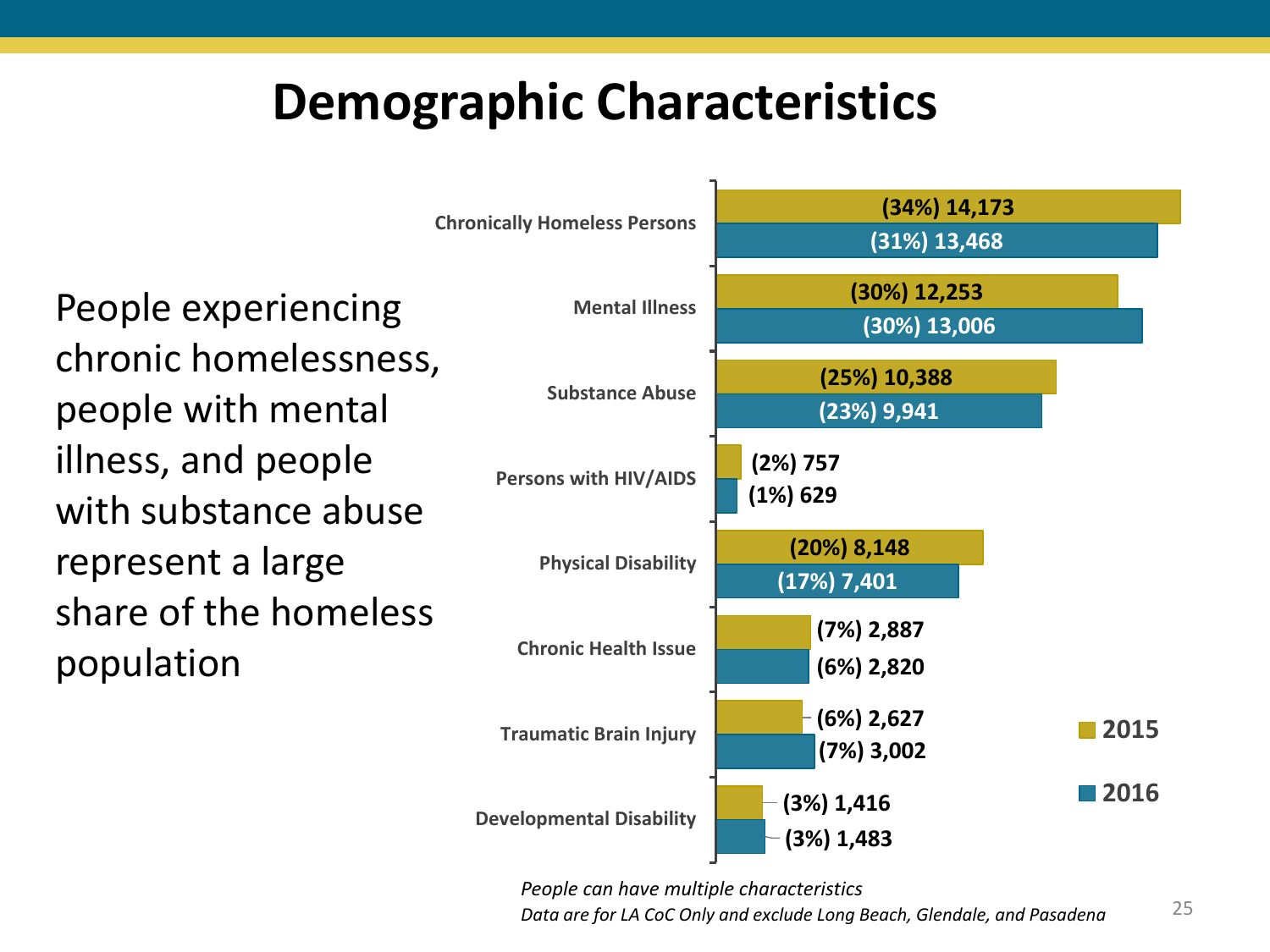# **Demographic Characteristics: Domestic Violence**

- **18%** of the total population (**7,868** people) had a history of physical or sexual abuse, including domestic or intimate partner violence and/or stalking
- Females and transgender individuals experience higher rates of violence and/or abuse

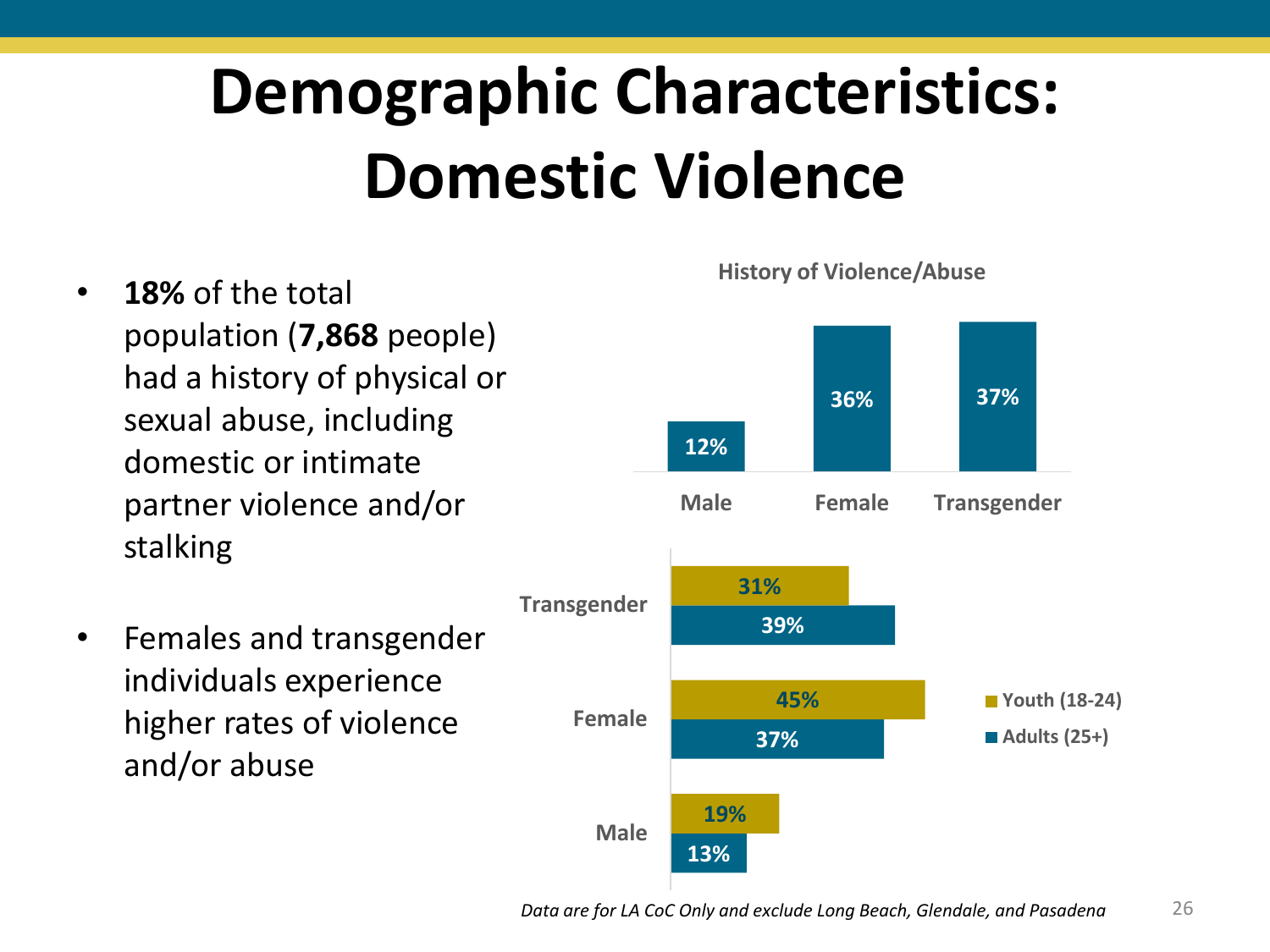# **Length of Time in LA County**

- The majority of adults experiencing homelessness (**72%**) have been living in LA County for more than **20 years**
- **37%** of youth age 18- 24 have been living in LA County for at least **10 years**



*Data are for LA CoC Only and exclude Long Beach, Glendale, and Pasadena*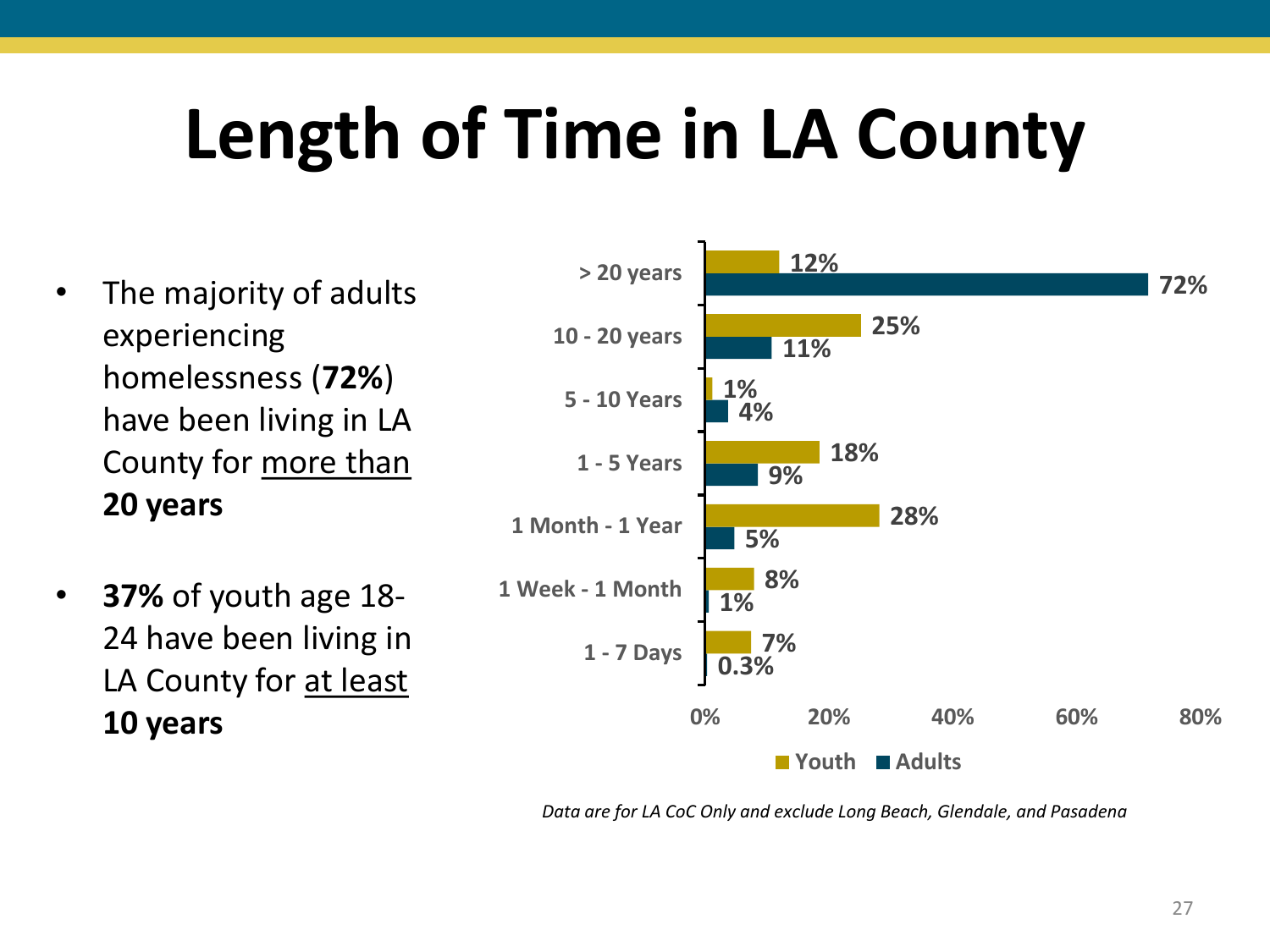# **Place of Origin**

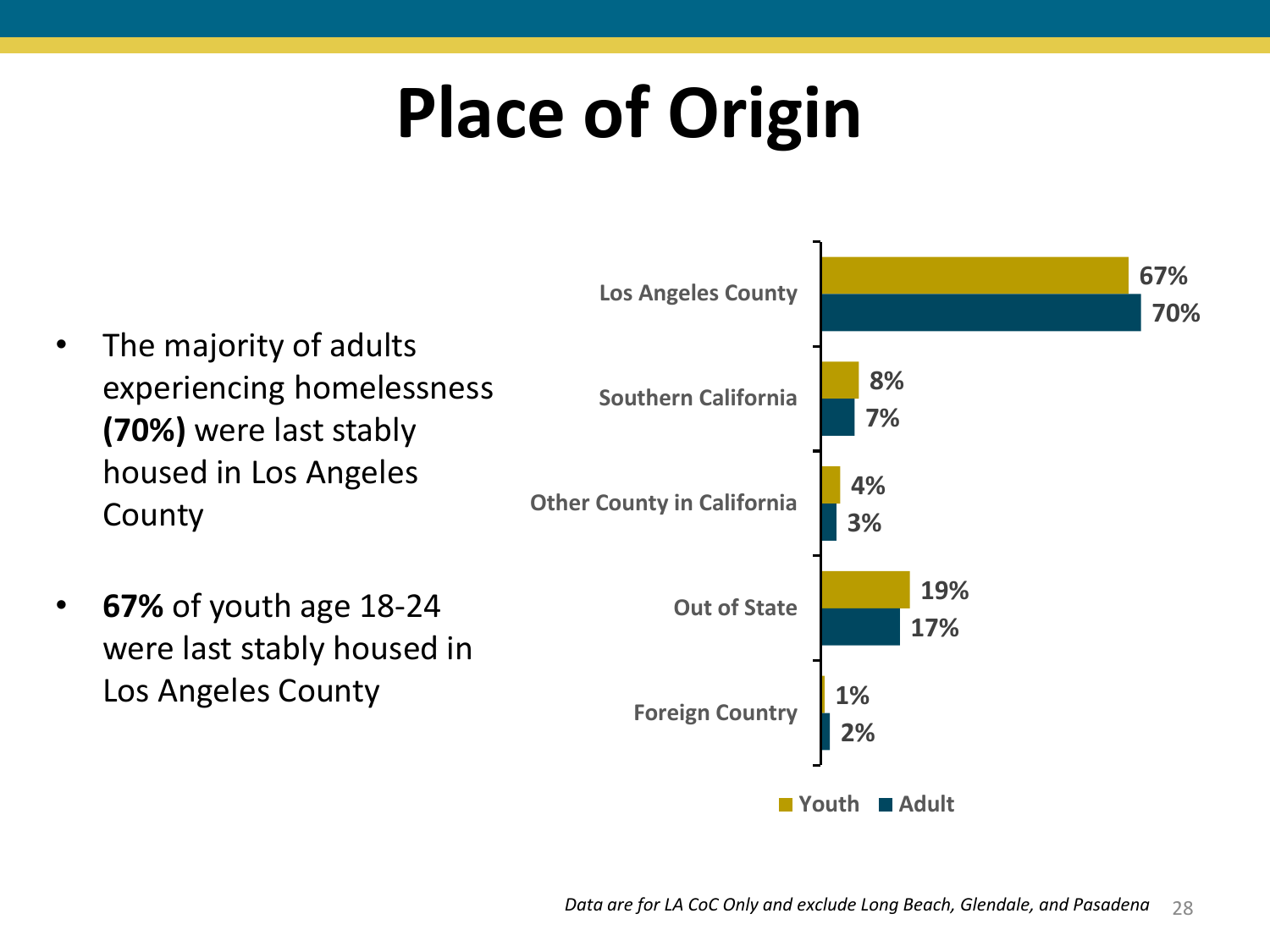### **Impacting Factors Housing Affordability Crisis Continues**

- CHPC found an affordable housing gap in Los Angeles County of 527,000 units in 2015 study
- 18% of LA County residents meet the Federal Official Poverty Measure – but when housing costs are considered, poverty rate jumps to 27%
- Rental vacancy rate in Metro LA region was 2.7% in 4<sup>th</sup> quarter of 2015, down from 3.8% in 1<sup>st</sup> quarter of 2015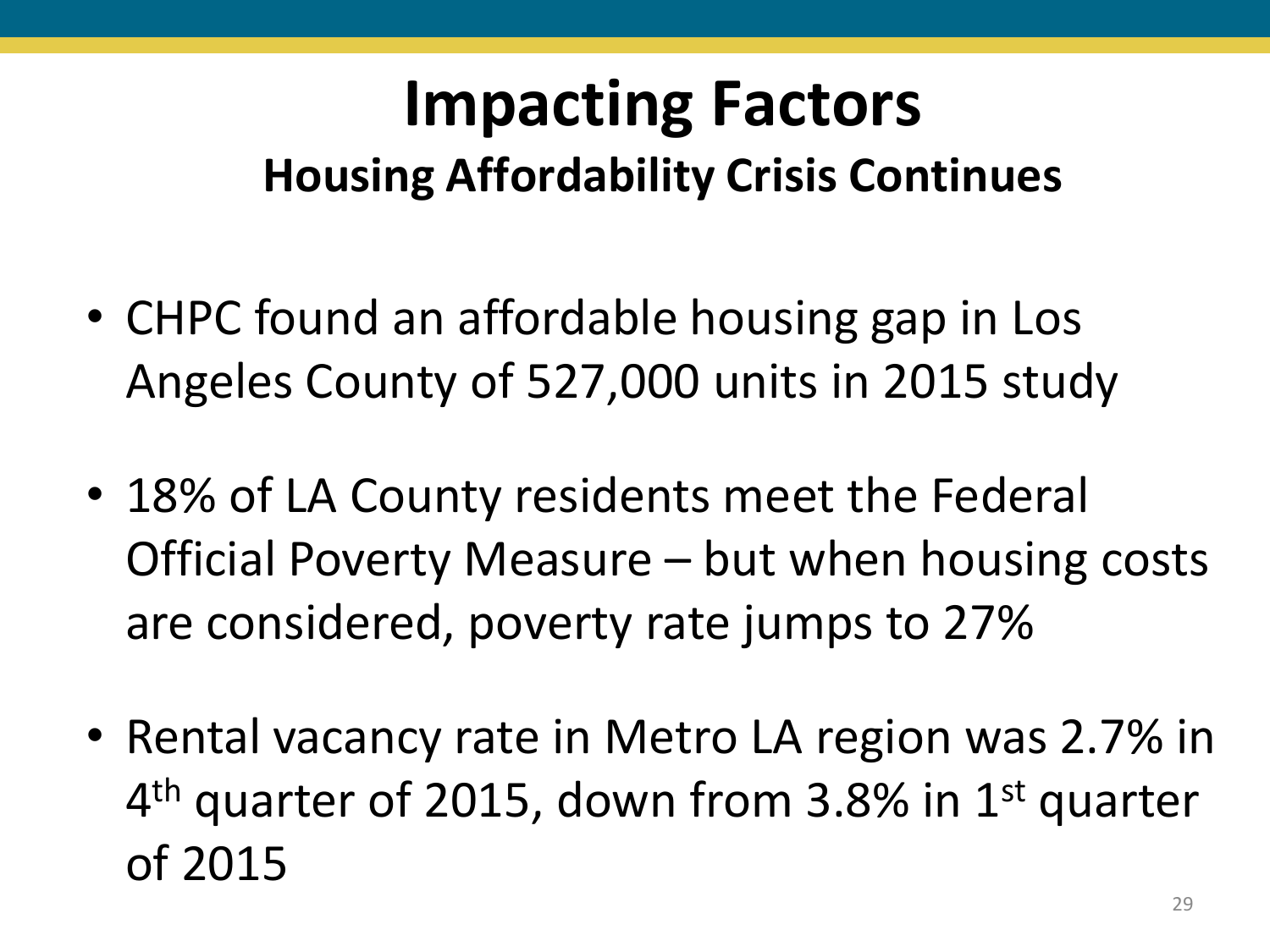### **Current Solutions**

- Veteran and Family data show impact of systemically applied resource investment
	- Homelessness responds to resources
	- Collaboration and systemic engagement shows results
- City and County comprehensive homeless strategies
	- Historic engagement, collaboration, and coordination
	- 2016-17 City and County Budget Proposals greatly increase local investment
- Investments by City and County of Los Angeles, and Federal Government will increase housing and supportive services 30